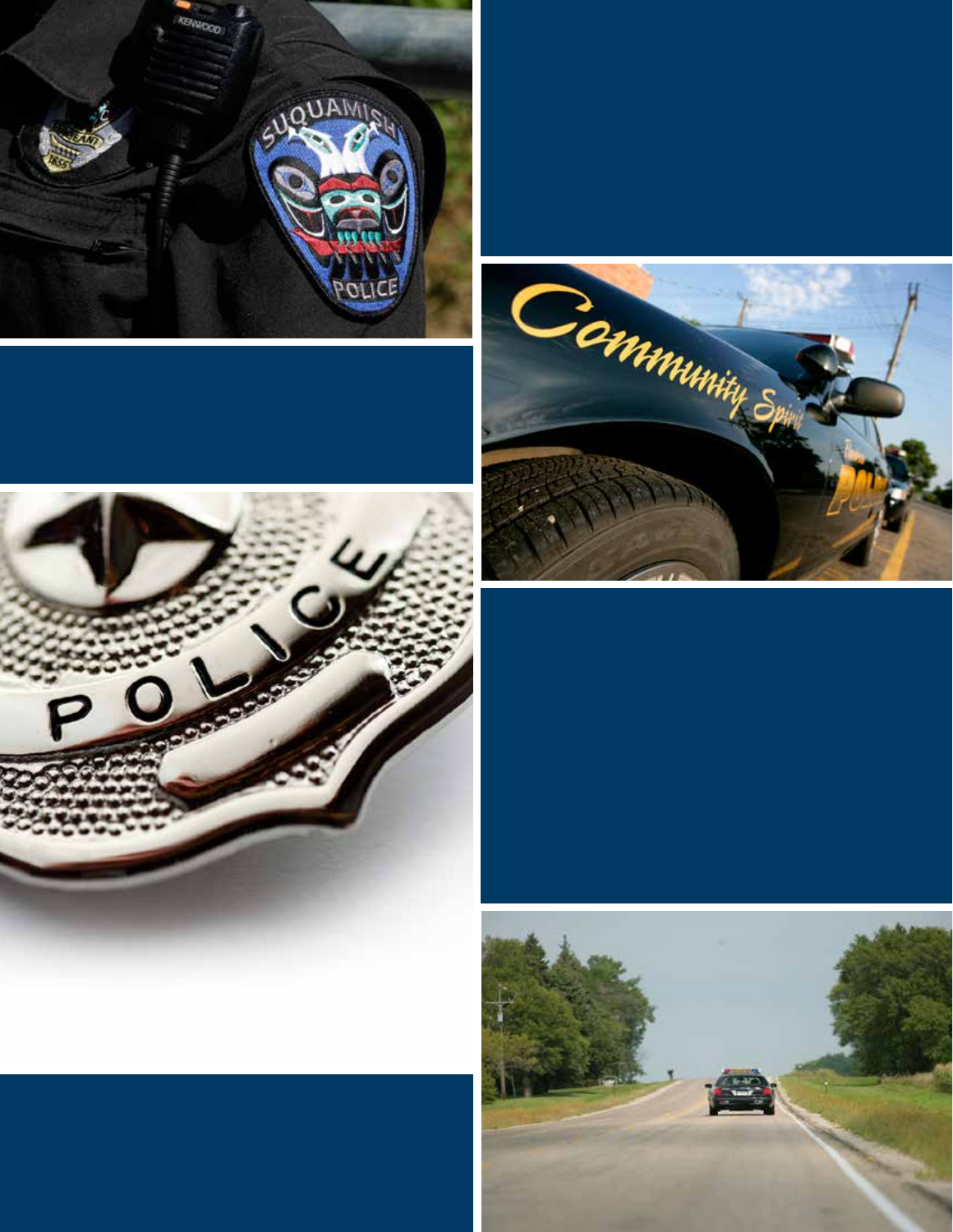#### CHAPTER ONE

# JURISDICTION: BRINGING CLARITY OUT OF **CHAOS**

 Under the United States' Federal system, States and localities, such as counties and cities, have primary responsibility for criminal justice. They define crimes, conduct law enforcement activity, and impose sanctions on wrongdoers. Police officers, criminal investigators, prosecutors, public defenders and criminal defense counsel, juries, and magistrates and judges are accountable to the communities from which victims and defendants hail. Jails and detention centers often are located within those same communities. It's the American Way: local communities address local criminal justice problems with locally controlled and accountable institutions. In contrast, the Federal government's role is limited to enforcing laws of general application,<sup>1</sup> and even then, Federal agencies often work in partnership with State and local authorities.

This familiar framework stands in stark contrast to the arrangements in federally recognized Indian country, where U.S. law requires Federal and State superintendence of the vast majority of criminal justice services and programs over local Tribal governments. In recent decades, as the Tribal sovereignty and self-determination movement endorsed by every U.S. president since Richard Nixon has taken hold, Tribal governments have sought greater management of their own assets and affairs, including recovering primary responsibility over criminal justice within their local Tribal communities.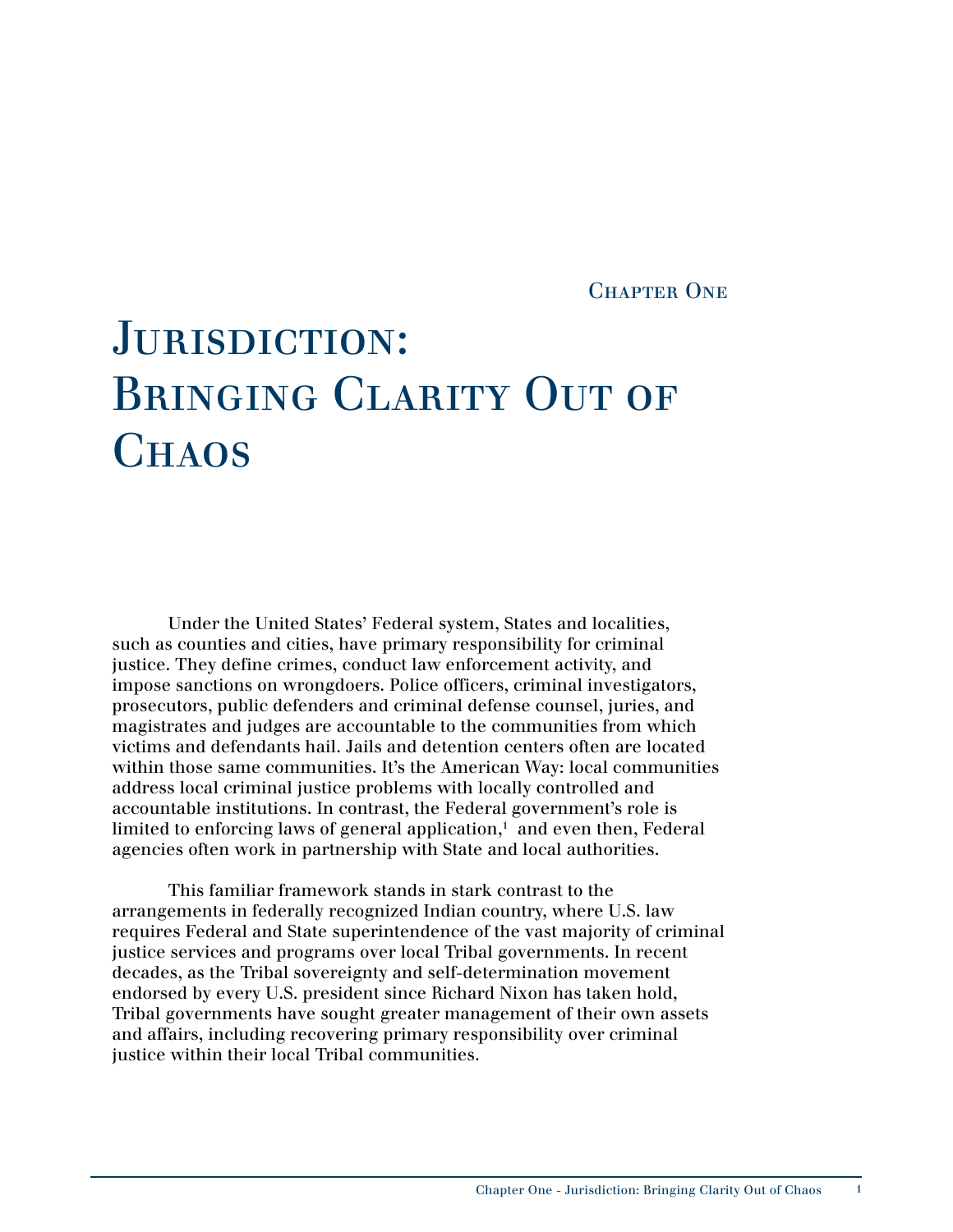## **Table 1.1 Major Statutes and Cases Affecting Indian Country Criminal Jurisdiction**

| <b>ACT OR CASE</b>                                                      | REFERENCE                             | <b>YEAR</b> | <b>DESCRIPTION</b>                                                                                                                                                                                                                                                                 |
|-------------------------------------------------------------------------|---------------------------------------|-------------|------------------------------------------------------------------------------------------------------------------------------------------------------------------------------------------------------------------------------------------------------------------------------------|
| Trade and<br><b>Intercourse Act</b>                                     | 1 Stat. 137 § 137                     | 1790        | Asserts that a State can punish crimes committed by<br>non-Indians against Indians under the laws of the State.                                                                                                                                                                    |
| <b>General Crimes Act</b>                                               | 18 U.S.C. § 1817                      | 1817        | General Federal laws for the punishment of non-Indian<br>crimes are upheld on Tribal lands; Indian offenses<br>remain under Tribal jurisdiction.                                                                                                                                   |
| <b>Assimilative Crimes</b><br>Act                                       | 18 U.S.C. § 13                        | 1825        | Extends coverage through Federal enforcement of<br>certain state criminal laws in certain Federal enclaves.                                                                                                                                                                        |
| Worcester v. Georgia                                                    | 31 U.S. (6 Pet.) 515                  | 1832        | State laws have no rule of force in Indian country                                                                                                                                                                                                                                 |
| United States v.<br><b>McBratney</b>                                    | 104 U.S. 621                          | 1881        | Provides for exclusive State criminal jurisdiction over<br>crimes between non-Indians for offenses committed in<br>Indian country; rule later extended for "victimless"<br>crimes.                                                                                                 |
| <i>Ex parte Crow Dog</i>                                                | 109 U.S. 556                          | 1883        | Reaffirms Tribal self-governance and the absence of<br>State jurisdictional authority in Indian country, as well<br>as Federal jurisdiction in cases of intra-tribal crimes.                                                                                                       |
| Major Crimes Act                                                        | 18 U.S.C. § 1155                      | 1885        | Extends Federal jurisdiction to include authority over<br>Indians who commit 7 (later amended to 16) felonies.                                                                                                                                                                     |
| United States v.<br>Kagama                                              | 118 U.S. 375                          | 1886        | Upholds the Major Crimes Act based on Congress'<br>plenary power over Indian affairs.                                                                                                                                                                                              |
| General Allotment<br>Act (Dawes Act)                                    | 25 U.S.C. § 331                       | 1887        | Created individual Indian land parcels, held in trust by<br>the Federal government for individual Indians and<br>Indian households, out of reservation lands, eventually<br>leading to so-called "checker-boarded" jurisdiction as<br>some parcels moved from trust to fee status. |
| <b>Indian Country Act</b>                                               | 18 U.S.C. § 1151                      | 1948        | Defines the scope of Federal criminal jurisdiction over<br>Indian lands.                                                                                                                                                                                                           |
| Public Law 83-280                                                       | 18 U.S.C. § 1162;<br>25 U.S.C. § 1360 | 1953        | Transfers Federal jurisdiction over Indian lands to 5<br>mandatory States (Alaska added upon statehood),<br>excepting 3 Tribes, without Tribes' consent; optional for<br>other States, also without Tribes' consent.                                                               |
| Public Law 85-280,<br>amended                                           | 18 U.S.C. § 1162;<br>25 U.S.C. § 1360 | 1968        | Allows States to request retrocession of Indian country<br>jurisdiction (a return of jurisdiction to the Federal<br>government).                                                                                                                                                   |
| Indian Civil Rights Act<br>(ICRA)                                       | 25 U.S.C. § 1301                      | 1968        | Details rights Tribes must provide defendants in their<br>courts while restricting Tribal courts to misdemeanor<br>sentencing only.                                                                                                                                                |
| Indian Self-<br>Determination and<br><b>Education Assistance</b><br>Act | 25 U.S.C. § 450                       | 1975        | Allows for the reassertion of control over Tribal services<br>through self-governance contracts and other<br>mechanisms.                                                                                                                                                           |
| $O$ liphant $v$ .<br>Susquamish Indian<br>Tribe                         | 455 U.S. 191                          | 1978        | Holds that Tribal courts lack any criminal jurisdiction<br>over non-Indians for offenses committed on Indian<br>lands.                                                                                                                                                             |
| United States v.<br>Wheeler                                             | 495 U.S. 313                          | 1978        | Double jeopardy does not apply in cases subject to<br>concurrent Federal and Tribal criminal jurisdiction.                                                                                                                                                                         |
| Duro v. Reina                                                           | 495 U.S. 676                          | 1990        | Prevents Tribal courts from exercising criminal<br>jurisdiction over Indians who are not members of that<br>tribe.                                                                                                                                                                 |
| ICRA, amended                                                           | 25 U.S.C. § 1301                      | 1991        | So-called "Duro fix" reaffirms Tribal criminal jurisdiction<br>over all Indians, not just member Indians.                                                                                                                                                                          |
| Tribal governments'<br>consent for federal<br>capital punishment        | 18 U.S.C. § 5598                      | 1994        | Requires that no Indian may be subject to a capital<br>sentence unless the governing body of the Tribe has<br>first consented to the imposition of the death penalty<br>for crimes committed on the tribe's lands.                                                                 |
| United States v. Lara                                                   | 541 U.S. 195                          | 2004        | Affirms that separate Federal and Tribal prosecutions<br>do not violate double jeopardy when a tribe prosecutes<br>a non-member Indian.                                                                                                                                            |
| Tribal Law and Order<br>Act                                             | 25 U.S.C. § 2801                      | 2010        | Enhances Federal collaboration with Tribal law<br>enforcement agencies, expands Tribal courts'<br>sentencing authority to felony jurisdiction by amending<br>ICRA to permit incarceration for up to three years per<br>offense, while allowing multiple offenses to be "stacked"   |
| <b>Violence Against</b><br>Women<br><b>Reauthorization Act</b>          | 127 Stat. 54                          | 2013        | Restores Tribal criminal jurisdiction over non-Indians in<br>Indian country for certain crimes involving domestic<br>and dating violence and related protection orders.                                                                                                            |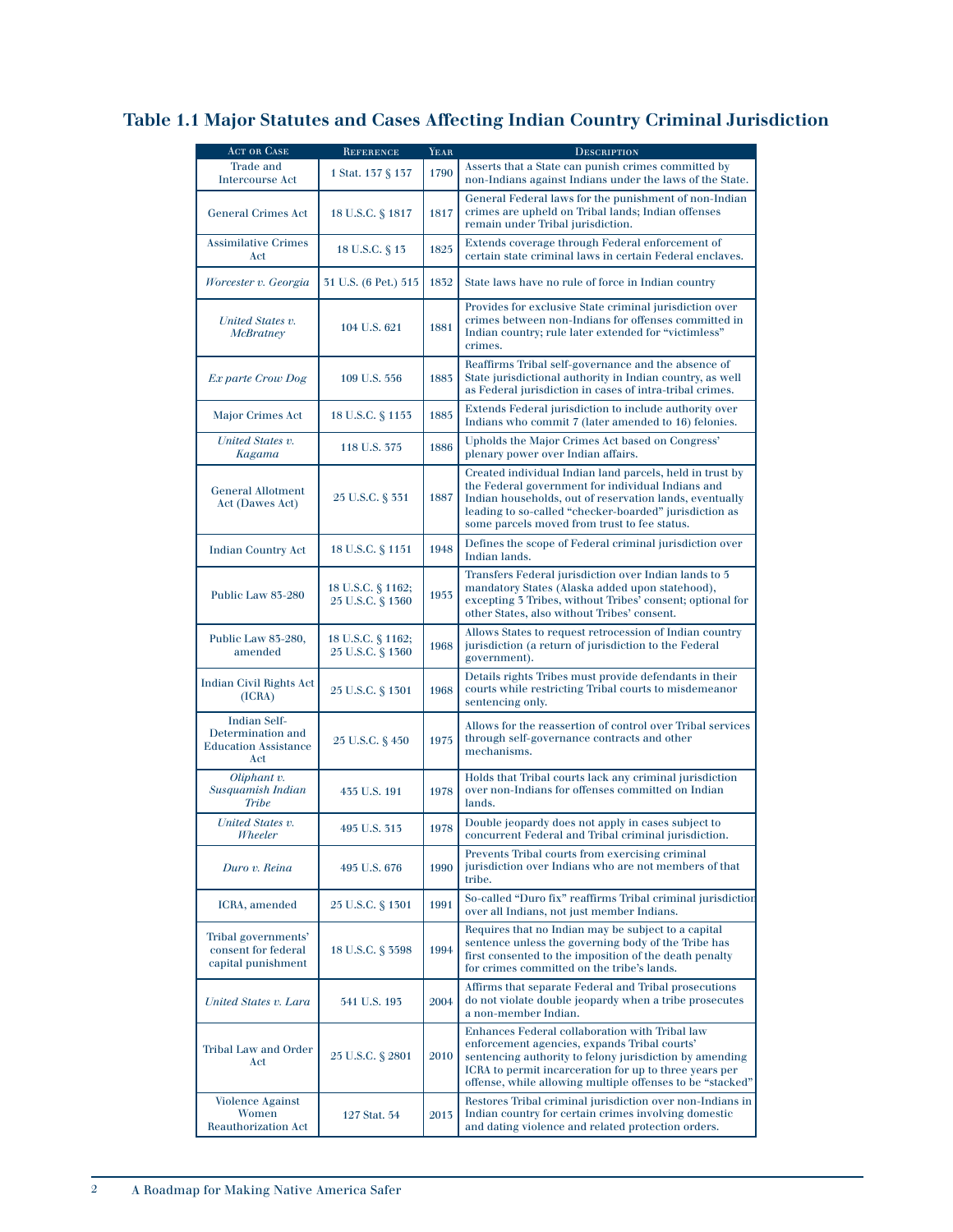Disproportionately high rates of domestic violence, substance abuse, and related violent crime within many Native nations have called into question whether the current Federal and State predominance in criminal justice jurisdiction offers Tribal nations a realistic solution to continued social distress marked by high rates of violence and crime. Federal and State agencies can be invaluable in creating effective partnerships with Tribal governments, but there is no substitute for the effectiveness of locally controlled Tribal governmental institutions that are transparent and accountable. U.S. citizens rightly cherish the value of local control: that government closest to the people is best equipped to serve them. The comparative lack of localism in Indian country with respect to criminal justice directly contravenes this most basic premise of our American democracy.<sup>2</sup>

The Tribal Law and Order Act of 2010 (TLOA) instructs the Indian Law and Order Commission (Commission) to study jurisdiction over crimes committed in Indian country, including the impact of jurisdictional arrangements on the investigation and prosecution of Indian country crimes and on residents of Indian land. Additionally, TLOA calls for studying the Indian Civil Rights Act of 1968 and its impact on the authority of Indian Tribes, the rights of defendants subject to Tribal government authority, and the fairness and effectiveness of Tribal criminal systems. Finally, TLOA directs the Commission to issue recommendations that would simplify jurisdiction in Indian country.

The Commission's primary response is to request that the President and Congress act immediately to undo the prescriptive commands of Federal criminal law and procedure in Indian country and, with the assurance that the Federal civil rights of all U.S. citizens will be protected, recognize Tribal governments' inherent authority to provide justice in Indian country.

# FINDINGS AND CONCLUSIONS: INDIAN COUNTRY JURISDICTION Over Crimes Committed in Indian Country

For more than 200 years, the Federal government has undertaken to impose Federal laws, procedures, and values concerning criminal justice on American Indian nations (Table 1.1). An oft-used justification for these jurisdictional modifications is that the overlay of Federal and State law will make Indian country safer. But, in practice, the opposite has occurred. Indian people today continue to experience disproportionate rates of violent crime in their own communities. An exceedingly complicated web of jurisdictional rules, asserted by Federal and State governmental departments and agencies whose policy priorities usually pre-date the modern era of Tribal sovereignty and self-determination, contributes to what has become an institutionalized public safety crisis. The symptoms of this systemic dysfunction are painfully apparent across Indian country.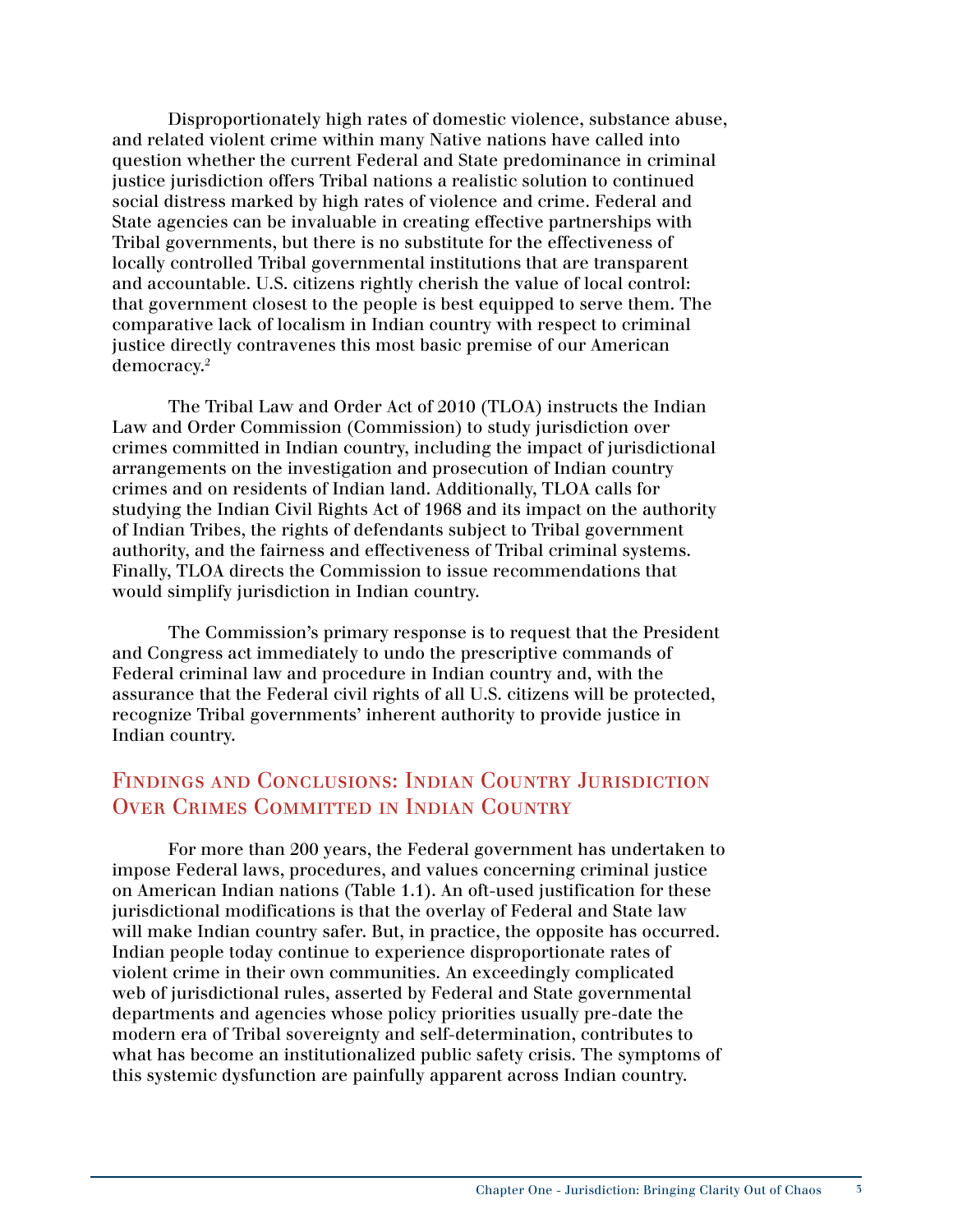*Institutional illegitimacy.* Because the systems that dispense justice originate in Federal and State law rather than in Native nation choice and consent, Tribal citizens tend to view them as illegitimate; these systems do not align with Tribal citizens' perceptions of the appropriate way to organize and exercise authority. The Commission heard this observation at virtually every one of its field hearings from the Eastern United States to Alaska. Generally, members do not willingly comply with decisions that have not won their consent.

 Because Tribal nations and local groups are not participants in the decision making, the resulting Federal and State decisions, laws, rules, and regulations about criminal justice often are considered as lacking legitimacy. As widely reported in testimony to the Commission, nontribally administered criminal justice programs are less likely to garner Tribal citizen confidence and trust, resulting in diminished crime-fighting capacities. The consequences are many: victims are dissuaded from reporting and witnesses are reluctant to come forward to testify. In short, victims and witnesses frequently do not trust or agree with State or Federal justice procedures. Potential violators are undeterred.<sup>3</sup>

 When Federal and State criminal justice systems treat Tribal citizens unfairly or are widely perceived as doing so, trust and confidence in the law erode further. Crime victims, witnesses, and defendants often must travel to far-off courthouses for their cases and testimony to be heard. Colorado is a case in point.4 The two Indian nations headquartered within the State's boundaries, the Southern Ute Indian Tribe and the Ute Mountain Ute Tribe, are located between 7 and 10 hours' drive across the Rocky Mountains from Denver, where the entire U.S. District Court is housed in a single Federal courthouse.<sup>5</sup>

 Tribal citizens are transported, often at their own expense, to nonlocal court venues, where trials are conducted according to the procedures and methods of adversarial justice, and where the process of assigning punishments can be foreign to Tribal cultures. By contrast, justice in many Tribal communities is oriented toward restoring balance and good relations among Tribal members. Victims, if possible, are restored to economic and social well-being. Offenders and their relatives strive to provide restitution to offended persons and kin. When an agreedupon payment is found, the offender's family makes this restitution to the offended family, and the issue is at an end. Of course, this is not the case with every kind of offense or every Tribe, but the principle holds: local control for Native communities means the ability to build and operate justice systems that reflect community values and norms.

 In Federal and State courts, Native defendants often are not tried by a true jury of their peers. Federal and State jury pools are drawn with little consideration of where Native people live and work. This concern also was raised repeatedly at Commission field hearings across Indian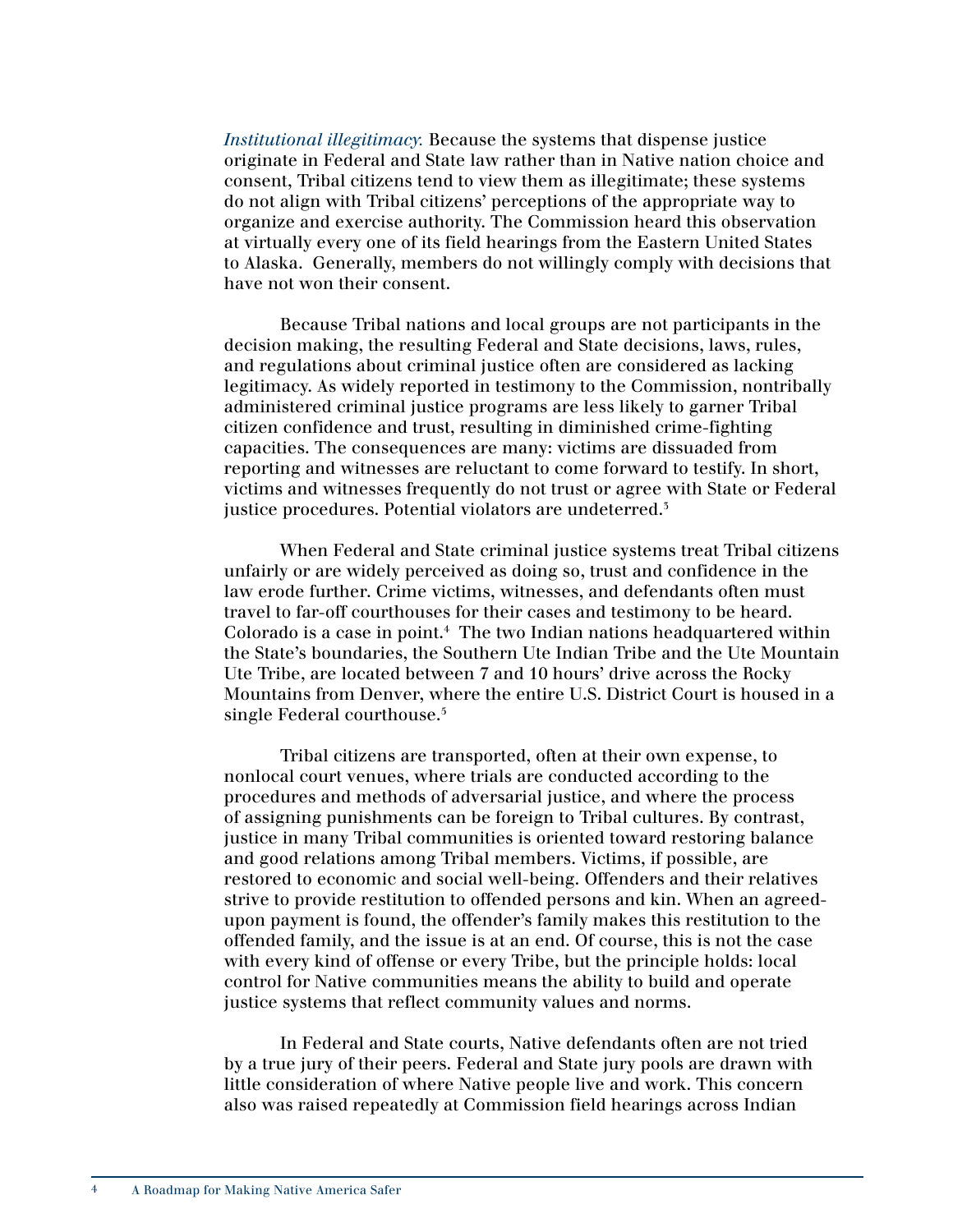country. Misperceptions impact every step of the process. Prosecutors may be more skeptical of Indian victims. Judges might award harsher sentences to Indian defendants because of assumptions they make about Indian country crime and those individuals involved. In the case of Federal courts, criminal sentences for the same or similar offenses are systemically longer than comparable State systems because there is no Federal parole or goodtime credit even for inmates who follow the rules.

 Ultimately, the inequities of Federal and State authority in Indian country actually encourage crime. The Commission received extensive testimony from Indian and non-Indians alike that Tribal citizens and local groups tend to avoid the criminal justice system by nonparticipation. Because Tribal members or relatives could be sent to prison or jail, which would have negative social and economic impacts on the family or local group, they will not bear witness against perpetrators. The punishment outcomes of the adversarial Federal and State court systems do little to heal Tribal communities and may create greater and longer disruptions within the communities.

You're going to take the Western model and put it—impose it—on Indian Country? It's never going to work.

> *Anthony Brandenburg, Chief Justice, Intertribal Court for Southern California Testimony before the Indian Law and Order Commission, Hearing at Agua Caliente Reservation February 16, 2012*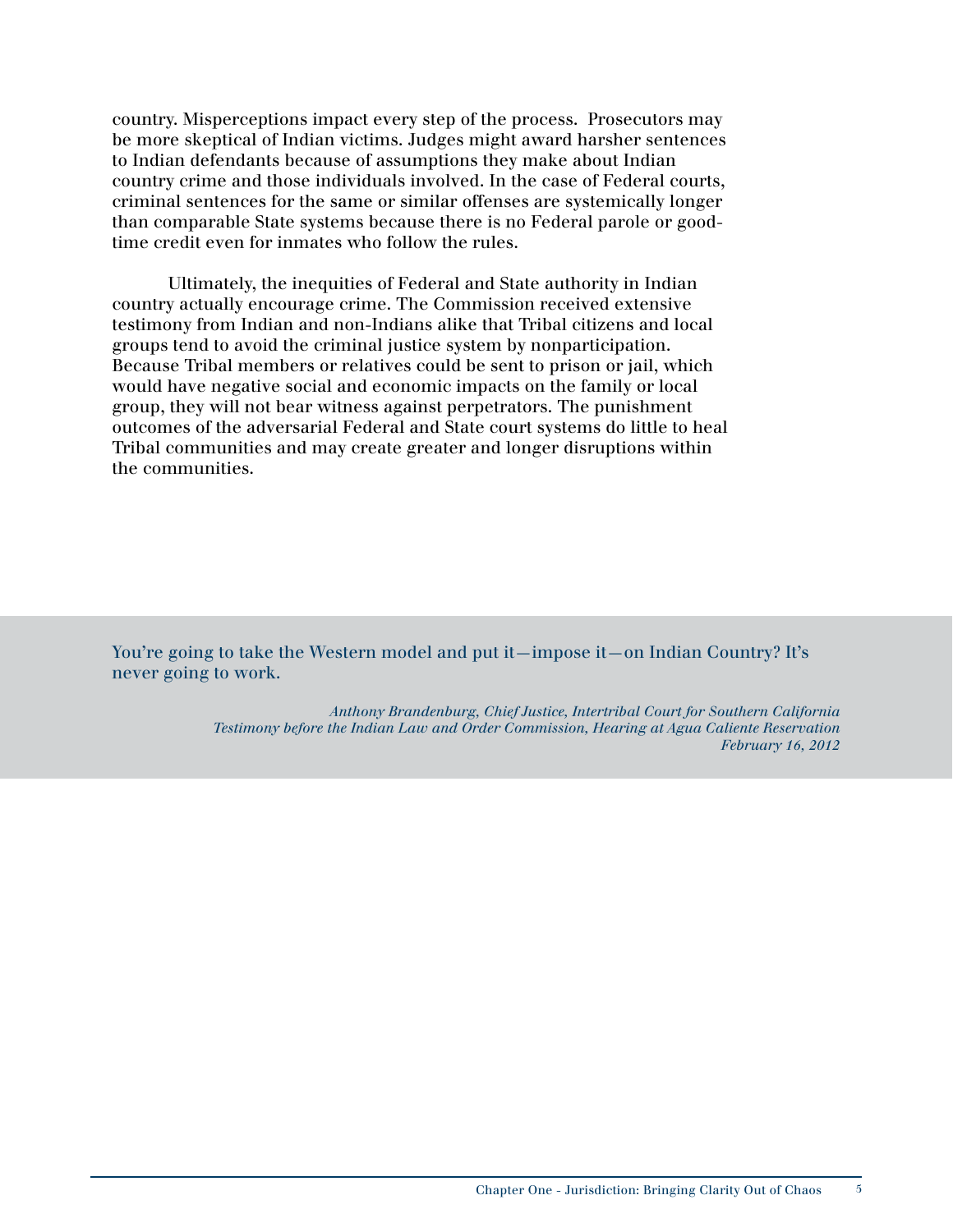To be frank, State law enforcement in Indian country, as we learned, was viewed as an occupying force, invaders, the presence wasn't welcome. …The common belief was that a deputy sheriff could come onto the reservation for whatever reason, [and] in handling a situation, if a condition [arose], the deputy could use any level of force necessary and then just drive away with no documentation, no justification, no accountability, and the Tribal community just had to take it.

> *Ray Wood, Lieutenant, Riverside County Sheriff's Department Testimony before the Indian Law and Order Commission, Hearing at Agua Caliente Reservation February 16, 2012*

And I have argued, and I think it is a fair legal argument, that if you have an Indian country case, the jury must come from Indian country. That is what a jury means. A jury means representatives of the community. …We ought to be drawing our jurors from Indian country, and we don't do that. We don't. We draw them the same way we draw every Federal jury in the Federal district courts, and that is problematic in many respects…because one of the ways that the Federal juries usually are drawn is from voter registration roles.

*Kevin Washburn, Dean, University of New Mexico School of Law Testimony before the Indian Law and Order Commission, Hearing at Pojoaque Pueblo, April 19, 2012*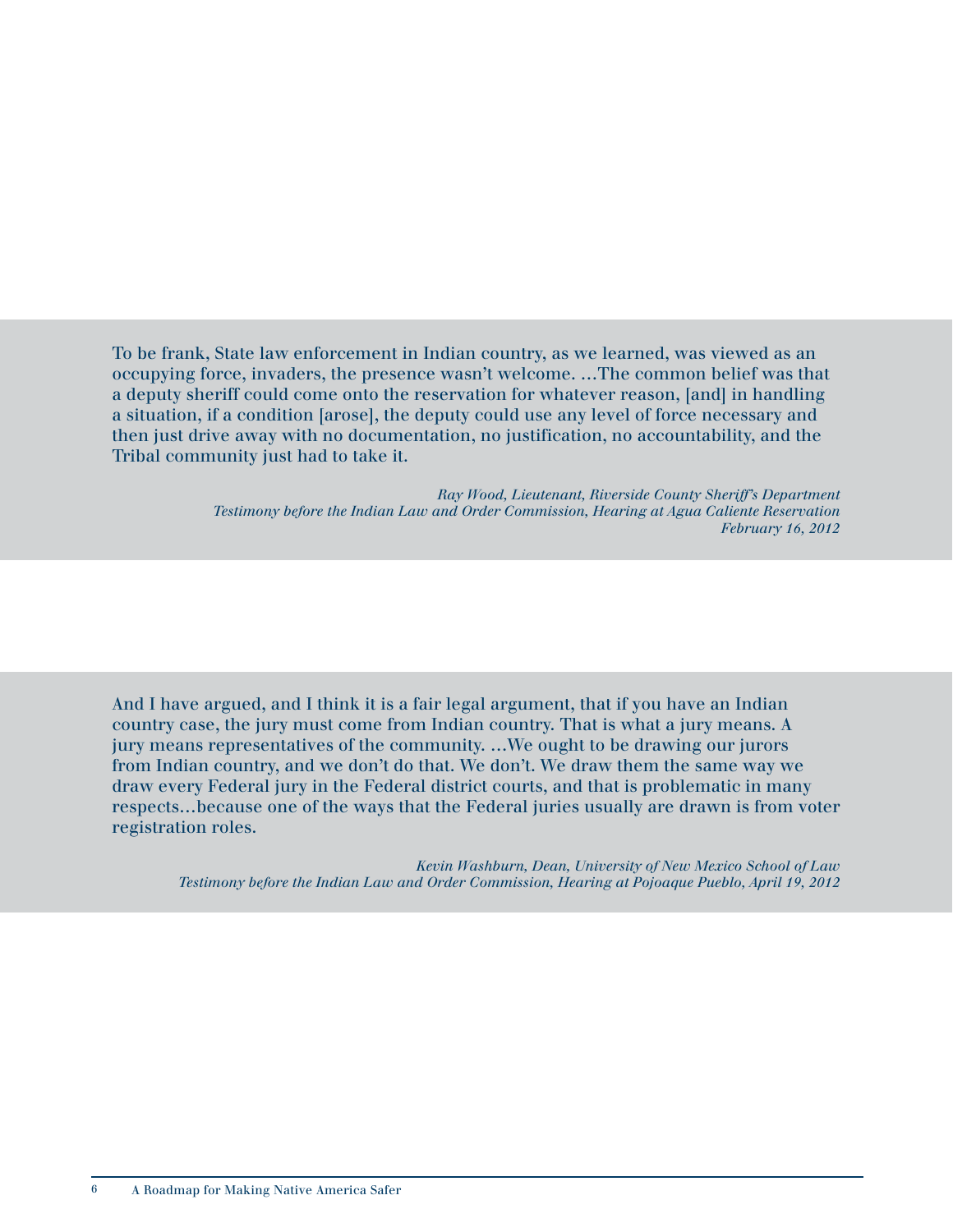#### **Figure 1.1 General Summary of Criminal Jurisdiction on Indian Lands** (Details vary by Tribe and State)



Non-Public Law 83-280 States

\* Under the Tribal Law and Order Act of 2010, Tribes can opt for added concurrent Federal jurisdiction, with Federal consent. Neither this Tribe-by-Tribe issue nor the various configurations of "Optional 280" status is shown in this chart.

\*\* Under the Violence Against Women Act Reauthorization of 2013 (VAWA Amendments), after 2015, Tribes may exercise Special Domestic Violence Jurisdiction with the Federal government and with States for certain domestic violence crimes.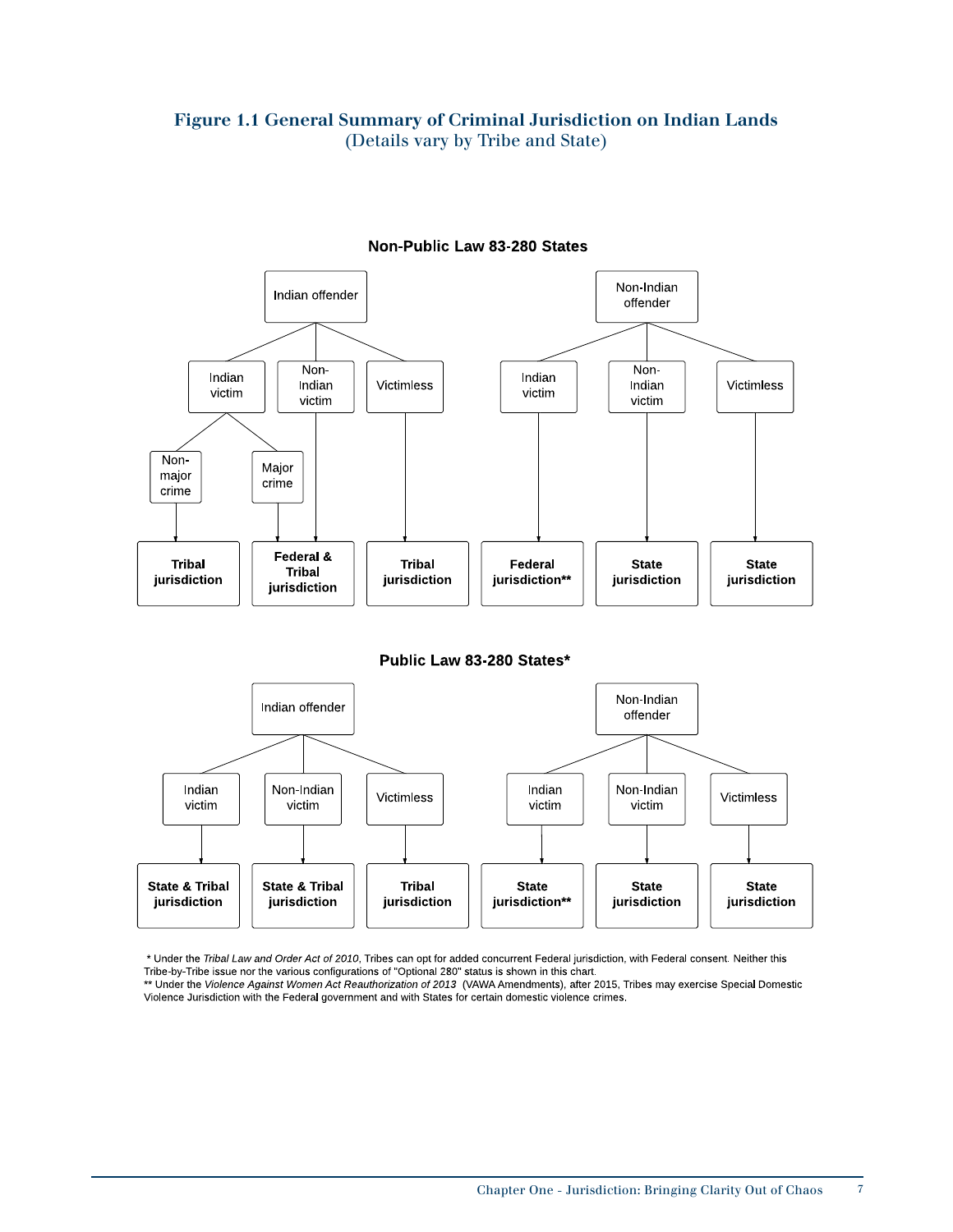*Institutional complexity.* Figure 1.1 summarizes the complexity that results from the overlay and predominance of Federal and State authority over Tribal authority. Yet, the seeming order of the figure fails to capture how difficult actual implementation of this imposed legal matrix can be. Jurisdictional questions and concerns arise at every step in the process of delivering criminal justice from arrest to criminal investigation, prosecution, adjudication, and sanctions. For instance:

- ➢ Is the location in which the crime was committed subject to concurrent State criminal jurisdiction under P.L. 83-280 or other congressional provisions?
- ➢ If the State shares criminal law jurisdiction, does the Tribe also have statutes or ordinances that criminalize or penalize the action?
- ➢ Under which government's law does a law enforcement officer have the authority to make an arrest?
- ➢ If this portion of Indian country is not subject to P.L. 83-280, is the crime subject to concurrent Federal jurisdiction under the Major Crimes Act?
- ➢ If the incident does not constitute a major crime, does the Tribal nation have arrest and prosecution authority under its own statutes?
- ➢ Is the suspect a non-Indian, does a Tribal officer have the authority not only to detain, but also to arrest and charge the offender under a cooperative agreement, special Federal commission, or conferral of State peace officer status?
- ➢ Which jurisdiction has the authority to prosecute the suspect, and to whose officers should the perpetrator be turned over?
- ➢ Are there double jeopardy issues as a matter of State or Tribal law if one jurisdiction prosecutes first and the other wants to follow?
- ➢ Does the crime involve violence against women?
- ➢ If so, does that change the authority of the Tribal officer, under Tribal law, to arrest a non-Indian, no matter where the offense occurred?
- ➢ Where jurisdiction is concurrent, do available sanctions or rehabilitation options affect the choice of venue?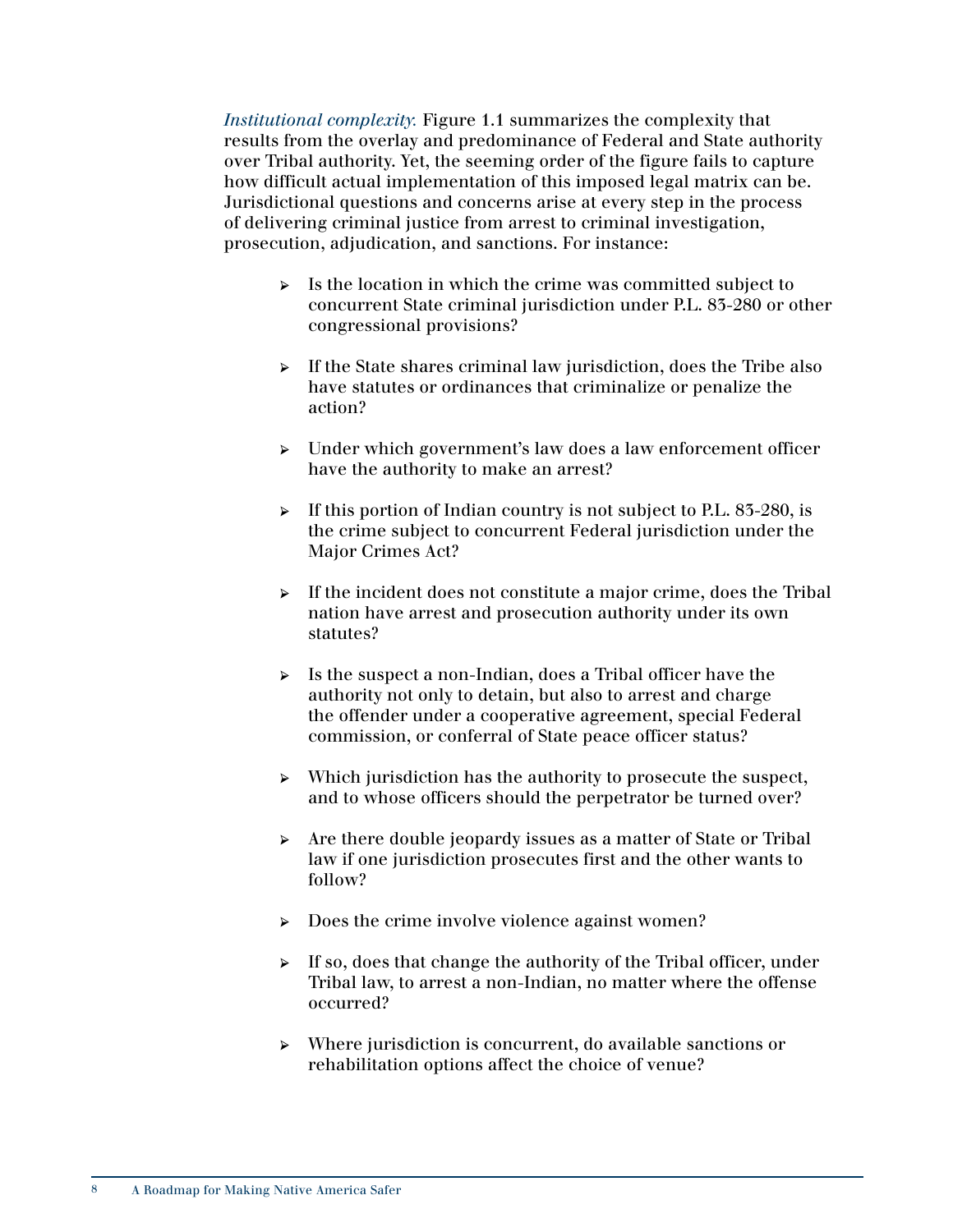Essentially, the delivery of criminal justice to Indian country depends on each identified government being able and willing to fulfill its Indian country responsibilities. Any delays, miscommunications, service gaps, or policy gaps—unintentional or otherwise—threaten public safety. For example, if Tribal law enforcement officers require assistance from nontribal authorities (to turn over a suspect for arrest, for example), but those authorities are substantially delayed, Tribal police may be unable to pursue a crime any further. If police, prosecutors, and judges do not have access to another government's criminal history information, they may not be able to act appropriately. If Federal investigators begin work on a case that is later returned to the Tribe for prosecution but Federal officials cannot share evidence, Tribal investigators will have to expend unnecessary effort to recreate it. Or, if a case is returned only after the Tribe's statute of limitations has expired, an offender may go free.<sup>6</sup> Again, the impact of federally imposed jurisdiction may likely be increased crime.<sup>7</sup>

The extraordinary waste of governmental resources resulting from the Indian country "jurisdictional maze" can be shocking, as is the cost in human lives. The jurisdictional problems often make it difficult or even impossible to determine at the crime scene whether the victim and suspect are "Indian" or "non-Indian" for purposes of deciding which jurisdiction-Federal, State, and/or Tribal-has responsibility and which criminal laws apply. In those crucial first hours of an investigation, this raises a fundamental question: which agency is really in charge? This is the antithesis of effective government.

An actual case involving a tragic highway accident in Colorado illustrates how overly complicated jurisdictional rules can undermine criminal investigations and hinder effective prosecutions. In United States v. Wood, the U.S. Attorney's Office for the District of Colorado prosecuted a case on the Southern Ute Indian Reservation where a non-Indian drunk driver smashed into a car driven by a Tribal member.<sup>8</sup> Both victims (an elderly woman—the Tribal member—and her 8-year-old granddaughter) burned to death. The child was not an enrolled member of the Tribe, but had a sufficient degree of Indian blood to be considered "Indian" for purposes of Federal criminal jurisdiction according to the legal requirements articulated over the years by the U.S. Court of Appeals for the Tenth Circuit, which hears appeals of Federal cases arising on the Southern Ute Indian Reservation. What was unclear based on the evidence available at the crime scene, however, was whether the little girl was also considered to be an "Indian" on the Southern Ute Indian Reservationanother Tenth Circuit legal requirement.

As the Federal case against the non-Indian defendant proceeded under the Major Crimes Act, defense counsel objected that the little girl, despite having Native blood, was still not considered to be an Indian by the Southern Ute Indian Tribe given her alleged lack of ties to that community. The factual record, which was unavailable to investigators in the field at the time of accident, was mixed on this issue. The girl had received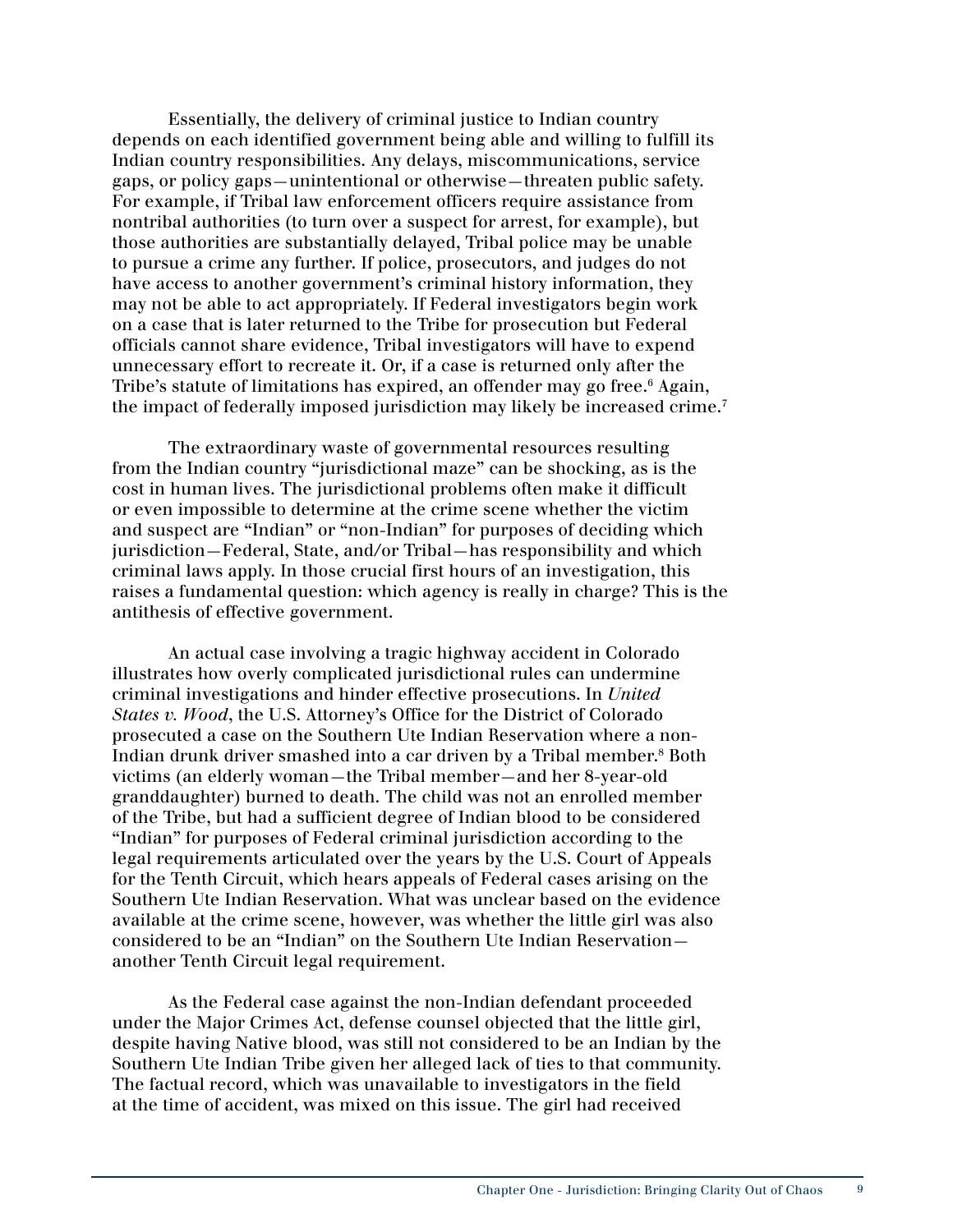We have county law enforcement that assists the Bureau of Indian Affairs. The county is quite big. (W)e only have three county deputies who go back and forth between five different communities. So if one's on one end of the county and BIA needs assistance, they're without assistance.

> *Billy Bell, Chairman, Fort McDermott Tribe, and Chairman, Intertribal Council of Nevada Testimony before the Indian Law and Order Commission, Hearing at Salt River Reservation, AZ January 13, 2012*

The Tribes still cannot get access to the CLETS information, which is the California Law Enforcement [Telecommunications System]. That's critical. If you are a law enforcement officer and you pull a vehicle over and…you run the plate, you are not going to get any California State information on that owner or driver that may be critical to you to better prepare yourself—to not only protect you, but the public. So not being able to get that information is critical.

*Joe LaPorte, Senior Tribal Advisor, Office of the Program Manager, Information Sharing Environment, Office of the Director of National Intelligence Testimony before the Indian Law and Order Commission, Hearing in Oklahoma City, OK June 14, 2012*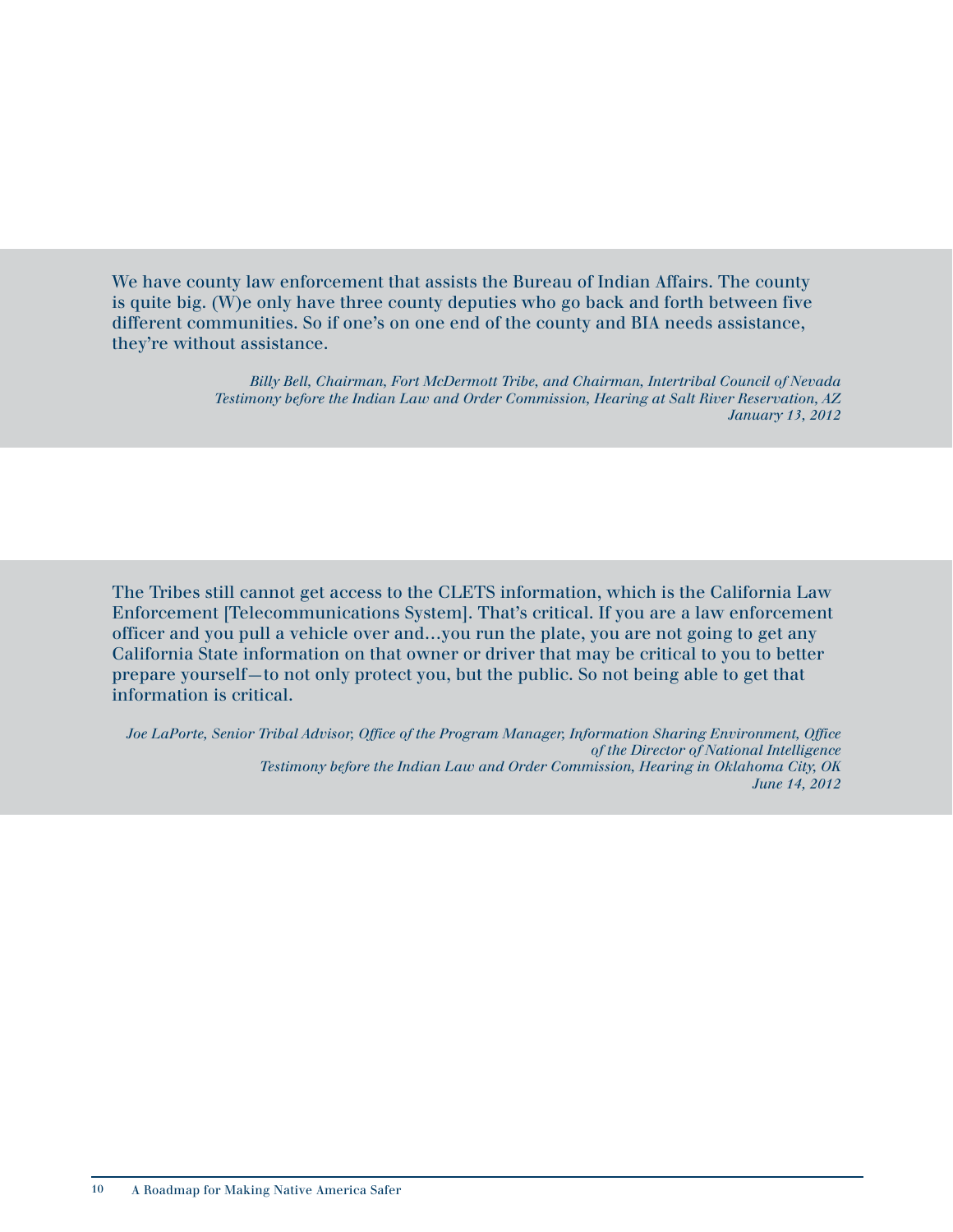Indian Health Service benefits on the Southern Ute Reservation and was visiting her grandparents on the reservation at the time of the accident. However, the girl and her mother lived off-reservation. After literally dozens of people had weighed in, eventually the question of whether the Tribe considered the child victim to be a Tribal member was resolved by the Southern Ute Tribal Council. After several months of jurisdictional wrangling, the Tribal Council concluded that the child victim was not a Tribal member—unlike her grandmother, who also had perished in the accident. This meant two separate prosecutions for the same crime: One by the U.S. Attorney's Office for the death of the grandmother, the other by the LaPlata County, Colorado District Attorney's Office for the child. And because of *Oliphant v. Suquamish Tribe*, 9 the Tribe was deprived of any concurrent criminal jurisdiction because the defendant was a non-Indian.

*Public Law 83-280.* While problems associated with institutional illegitimacy and jurisdictional complexity occur across the board in Indian country, the Commission found them to be especially prevalent among Tribes subject to P. L. 83-280 or similar types of State jurisdiction, the latter of which tend to be Tribes in the East and South. In part, this is because State government authority often appears even less legitimate to Tribes than Federal government authority. The Federal government has a trust responsibility for Tribes, many Tribes have a treaty relationship with  $it^{10}$  and there is an established government-to-government relationship between Tribes and the Federal government that has been affirmed in court decisions and through the self-determination policy declared by President Nixon in 1970.

 More typically, Tribes' widespread disenchantment with State criminal jurisdiction stems from the fact that States often have proven to be less cooperative and predictable than the Federal government in their exercise of authority. While there are exceptions, particularly within the past two decades, the general relationship can be strained to the point of dangerous dysfunction. Many States entered the Union with chartered boundaries that contained sizable Tribal lands and significant Indian populations. Tribal peoples signed treaties with the Federal government and were removed to reservations. Considerable amounts of Indian land were turned over to State governments and citizens. Memories that States and local governments actively sought reductions of Indian territories still engender distrust from Tribal governments and their citizens.

 The Commission frequently was presented with official testimony (and unofficial statements during site visits and other meetings) that described how State and local governments failed to provide public safety services and actively prevented Tribal governments from exercising or developing their own capacities. This less-than-cooperative intergovernmental stance can be devastating in an environment where early misunderstandings about the stipulations of P.L. 83-280 stymied development of Tribal justice agencies through withdrawal of Federal funds (Chapter 3). The Bureau of Indian Affairs (BIA) will not fund Tribal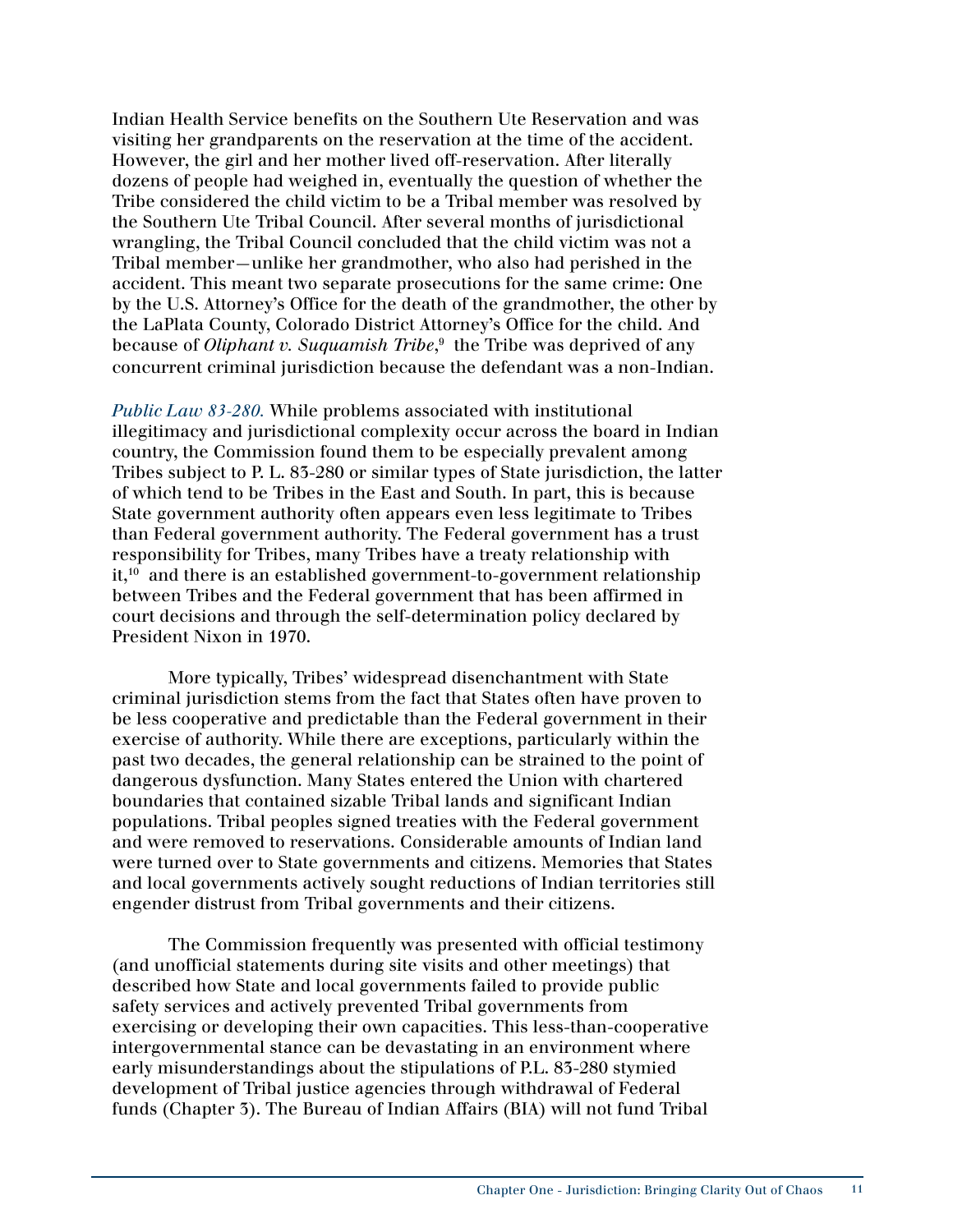**Public Law 83-280: Concurrent Tribal and State Jurisdiction.** Public Law 83-280 (18 U.S.C. § 1162) removed Federal criminal jurisdiction over Indian country and replaced it with State criminal jurisdiction in select states. The mandatory P.L. 83-280 states are California, Minnesota (except the Red Lake Reservation), Nebraska, Oregon (except the Warm Springs Reservation), Wisconsin, and Alaska. P.L. 83-280 permitted other States to assume criminal jurisdiction, either in whole or in part, over Indian country within their boundaries. The optional P.L. 83-280 states are Florida, Idaho, Iowa, Montana, and Washington.

I think the better scenario is to simply not have the State have jurisdiction and that doesn't mean that we wouldn't work with them because I think we live in a day and age where that's not possible. … (W)e would prefer to deal with the Federal government on a government-to-government basis and then deal with the State as our neighbors, as we would do as opposed to them having jurisdiction.

*Carrie Garrow, Executive Director, Syracuse University Center for Indigenous Law, Governance, and Citizenship Testimony before the Indian Law and Order Commission, Hearing in Nashville, TN July 13, 2012*

They have an Indian law subcommittee of the [California] State-Federal Judicial Council level, and...I got on it. They were asking me about Tribal courts and what I thought about whether Tribal courts have an impact, etc. I said, "Well, it has a lot to do with 280." And I'm looking around at the panel of judges, and one person opened their eyes [and asked]… "What's 280?"

*Anthony Brandenburg, Chief Justice, Intertribal Court for Southern California Testimony before the Indian Law and Order Commission, Hearing at Agua Caliente Reservation, CA February 16, 2012*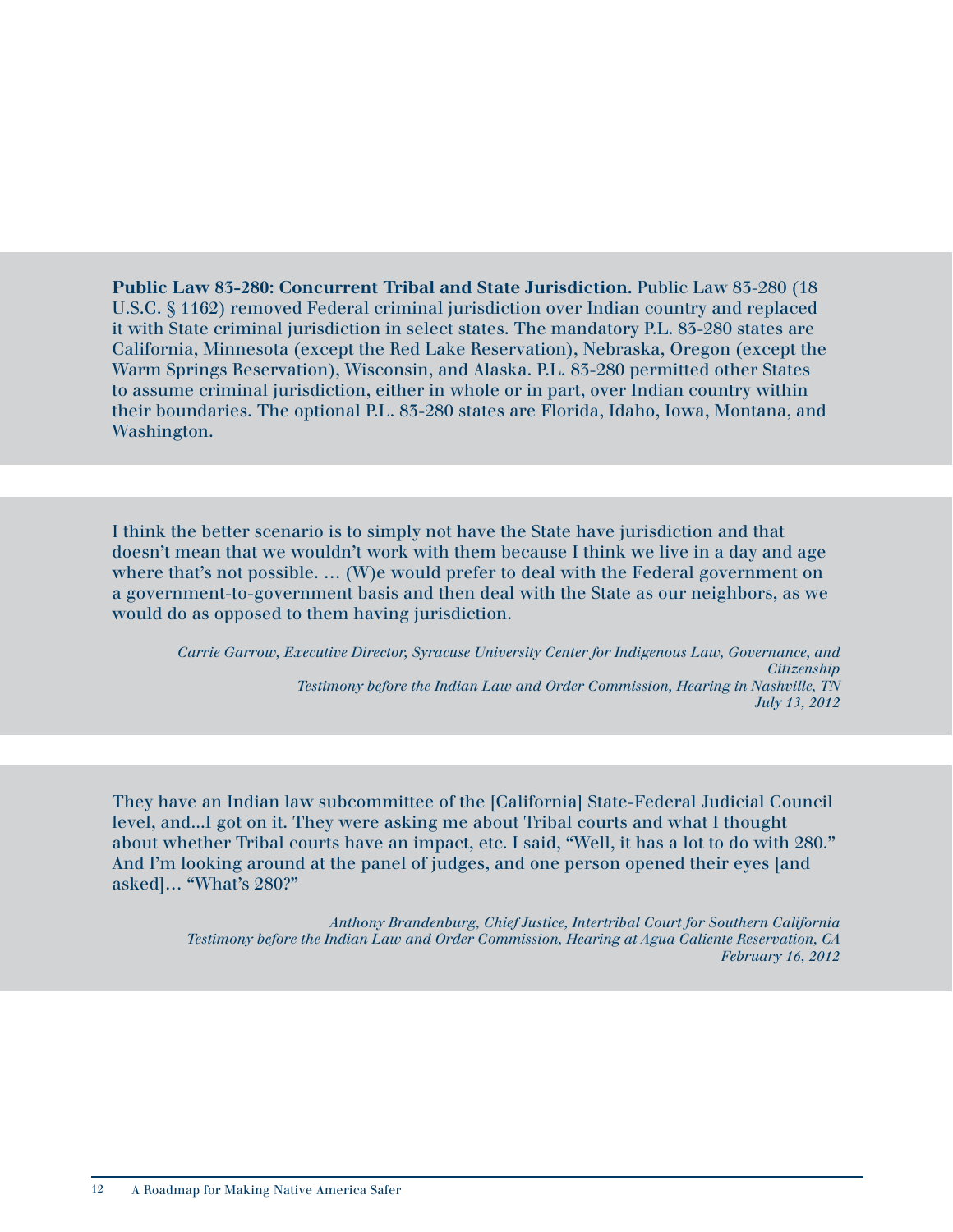courts, jails, and police departments within mandatory P.L. 83-280 jurisdictions. Consequently, Tribal criminal justice administration is severely underdeveloped in P.L. 83-280 jurisdictions. State and county agencies manage criminal justice administration, while Tribal courts, police, and incarceration capabilities are largely subordinate to State agencies, non-existent, or not recognized.

 Testimony before the Commission reported distrust between Tribal communities and local, non-Indian criminal justice authorities, leading to communication failures, conflict, and diminished respect. Most frequently, the Commission heard that nonresponsive State and local entities often left Tribes on their own to face the current reservation public safety crises. These findings, while anecdotal, comport with more comprehensive research in the field.<sup>11</sup>

 The testimony also indicated that Tribes subject to State criminal law jurisdiction through settlement agreements and other congressional enactments are obstructed from exercising any degree of local control. Witnesses from these communities, located mostly in the East and South, testified that State and local officials displayed a pronounced lack of cultural sensitivity, impatience with Tribal government authorities, and an attitude that Tribal members should assimilate with the surrounding non-Indian communities. Many Tribes reported that they have nearly given up hope they can establish their own criminal justice systems appropriate to the needs of their Tribal members or residents.

*Making do with current jurisdictional arrangements.* Many Tribal governments, State governments, and the Federal government have been active in making current jurisdictional structures work in this complex environment. They have developed a variety of approaches (discussed more fully in Chapter 4):

- ➢ **Cooperative agreements** (including deputization, crossdeputization, and mutual aid agreements) provide for shared law enforcement authority in and around Indian country. The most encompassing agreements cross-deputize officers, so that Federal, State, Tribal, municipal, or county officers are able to enforce a partner government's laws. For example, a Tribal police officer so cross-deputized can make an arrest based on Tribal law, certain Federal laws, or city ordinances. Such arrangements simplify law enforcement by supporting an officer's ability to intervene regardless of the crime's location or the perpetrator's or victim's identity.
- ➢ **Statutory peace officer status** is an across-the-board recognition of police officers who work for the public safety department of a federally recognized Tribe as State peace officers. Under Oregon's statute, for example, Tribal police are empowered to arrest non-Indians on the reservation for violations of State law and to continue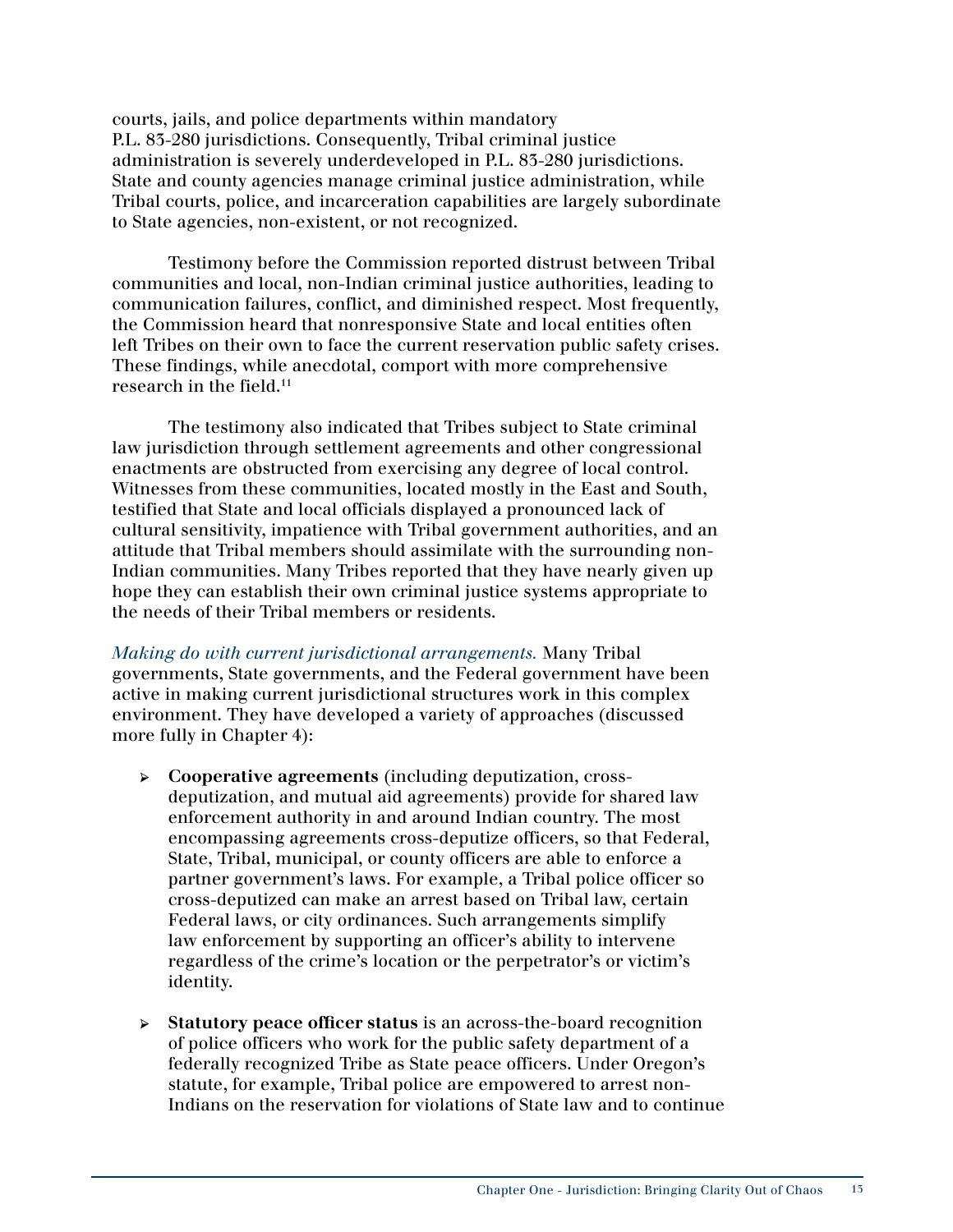Here is a Federal mandate that we provide service to these communities, and yet we have no clue what we're doing, what our limits are. And we found that on a day-to-day basis, routinely, our officers were going into Indian country and making huge mistakes. Not just cultural mistakes, not just historical mistakes, but legal mistakes utilizing California regulatory law and enforcing it in Indian country because we didn't know.

*Lt. Ray Wood, Tribal Liaison Unit Commander, Riverside County Sheriff's Department Testimony before the Indian Law and Order Commission, Hearing at Agua Caliente Reservation, CA February 16, 2012*

At the [Washington] State Supreme Court there was an initial decision finding the officer had authority to arrest in fresh pursuit of a crime that began on reservation. It was later reconsidered and amended, but sustained. Last week it was reconsidered again and reversed. This alone, just the result to have this happen, shows the level and depth of confusion caused by the jurisdictional maze.

*Brent Leonhard, Interim Lead Attorney, Office of Legal Counsel, Confederated Tribes of the Umatilla Indian Reservation Written Testimony for Indian Law and Order Commission, Hearing at Tulalip Indian Reservation, WA September 7, 201112*

[There are] people that move into those areas for that reason: they want to engage in unlawful activity. They do so because they know that there is an absence of law enforcement.

*Paul Gallegos, Humboldt County District Attorney Testimony before the Indian Law and Order Commission, Hearing on the Agua Caliente Reservation, CA February 16, 2012*

California does not allow Tribes into the fusion centers and does not recognize Tribal law enforcement. We hope to get this taken care of in California. A model and test case is being developed by the Sycuan Tribe. This same issue is found in New York, where the State only lets one Tribe in, but not the rest.

*Joe LaPorte, Senior Tribal Advisor, Office of the Program Manager, Information Sharing Environment, Office of the Director of National Intelligence Testimony before the Indian Law and Order Commission, Hearing in Oklahoma City, OK June 14, 2012*

I think…that any time there's Federal law that [is] passed regarding Indian country, that it [should] apply to Settlement Act Tribes, plain and simple…Each Tribe doesn't have to be mentioned. That basically says, when there's Federal legislation passed, that it applies to all Indian nations, P.L. 83-280, Settlement Acts, however they want to word it. I think that is probably the first and foremost place to start. Because without that, you have different levels of sovereignty, and that's no more clear than when the State trumps the Federal government and trumps the Federal laws that are passed regarding the Indian country.

> *Robert Bryant, Chief of Police, Penobscot Nation Testimony before the Indian Law and Order Commission, Hearing in Nashville, TN July 13, 2012*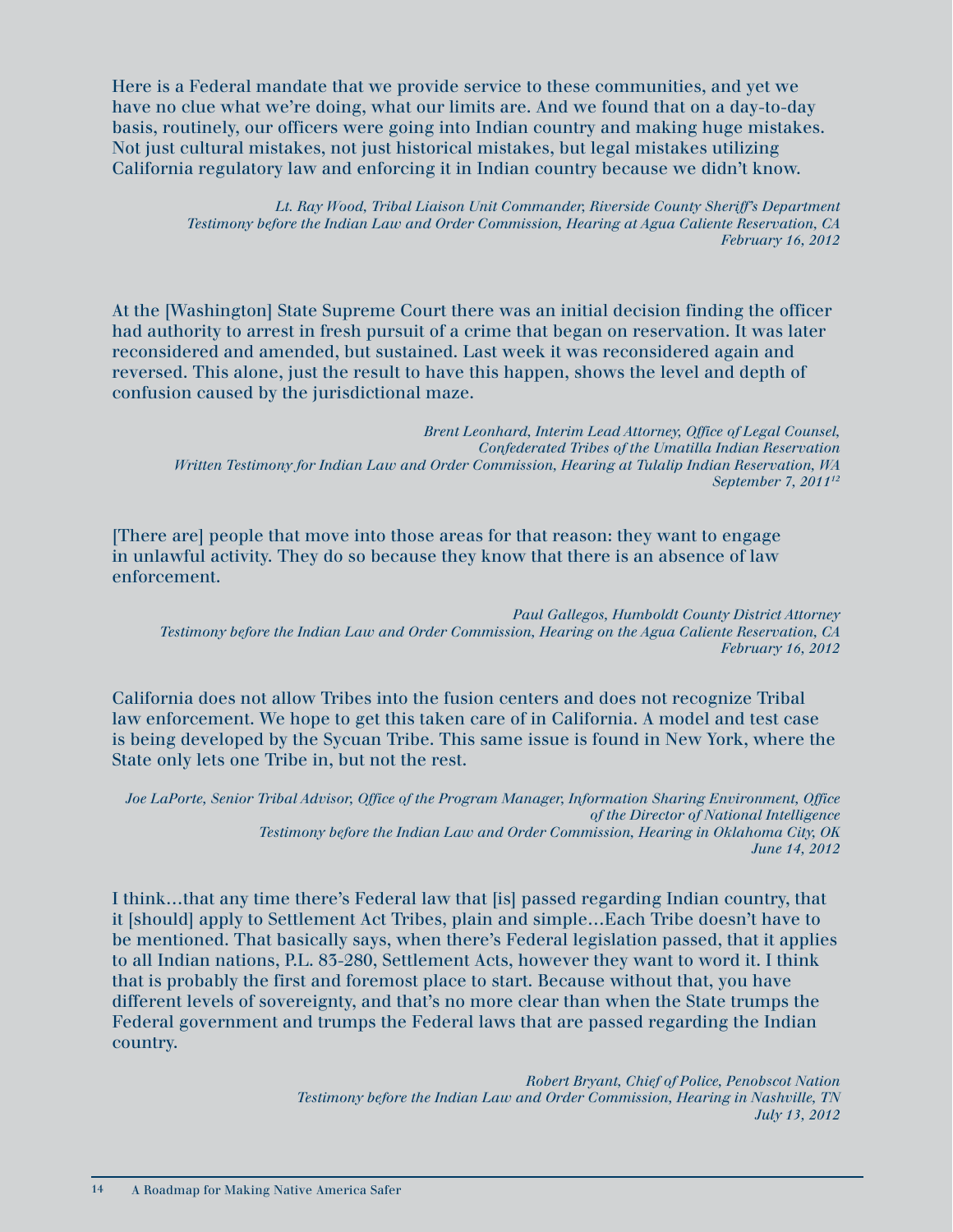pursuing a suspect onto an off-reservation jurisdiction and take action on crimes committed in their presence.<sup>15</sup>

- $\triangleright$  A Special Law Enforcement Commission (SLEC) is a type of cooperative agreement, authorized by Federal regulation, which provides authority for a State, Tribal, or local law enforcement officer to enforce certain Federal crimes committed within Indian country. Tribal or State officers who meet the SLEC requirements can be authorized to make Federal arrests. These officers are issued a SLEC card, which must be renewed (through retesting) every 3 years. To be eligible to receive SLECs, officers must be certified peace officers and pass a Federal background check. Their sponsoring agencies also must enter into an intergovernmental agreement with the Office of Justice Services (OJS), a part of BIA. The SLEC program can be enormously valuable for those Tribes that have entered into the required agreements with OJS. However, a major obstacle to the widespread use of the program—for both new SLEC cards and card renewals—has been the lack of access to SLEC testing and training, which historically was provided almost exclusively at the BIA Indian Police Academy in Artesia, NM. An off-site SLEC training program piloted in Colorado, which formed the basis for the expanded on-reservation SLEC training provisions contained in the Tribal Law and Order Act, resulted almost immediately in increased Federal prosecutions by Tribal officers who otherwise would lack the power to arrest non-Indians suspected of committing Federal crimes.<sup>14</sup> TLOA encourages all U.S. Attorney's Offices to partner with OJS to provide expanded SLEC training and testing for Indian country.
- $\triangleright$  Cooperative prosecutorial arrangements allow Tribal, Federal, and State officials to share information and work together more closely on case investigations and prosecutions. One example is designating Tribal prosecutors to serve as "Special Assistant U.S. Attorneys" (Chapter 3).

These are promising practices. They can be vitally important for responding to the flow of crime across Indian country's borders. For addressing public safety in Indian country, however, the Commission concludes that such practices will, at best, always be "work-arounds." They tend to deliver suboptimal justice because of holes in the patchwork system, because bias or a lack of knowledge prevents collaboration, and/or because local politics shift.

Conclusions concerning jurisdiction. The Indian Law and Order Commission has concluded that criminal jurisdiction in Indian country is an indefensible maze of complex, conflicting, and illogical commands, layered in over decades via congressional policies and court decisions, and without the consent of Tribal nations. Ultimately, the imposition of non-Indian criminal justice institution in Indian country extracts a terrible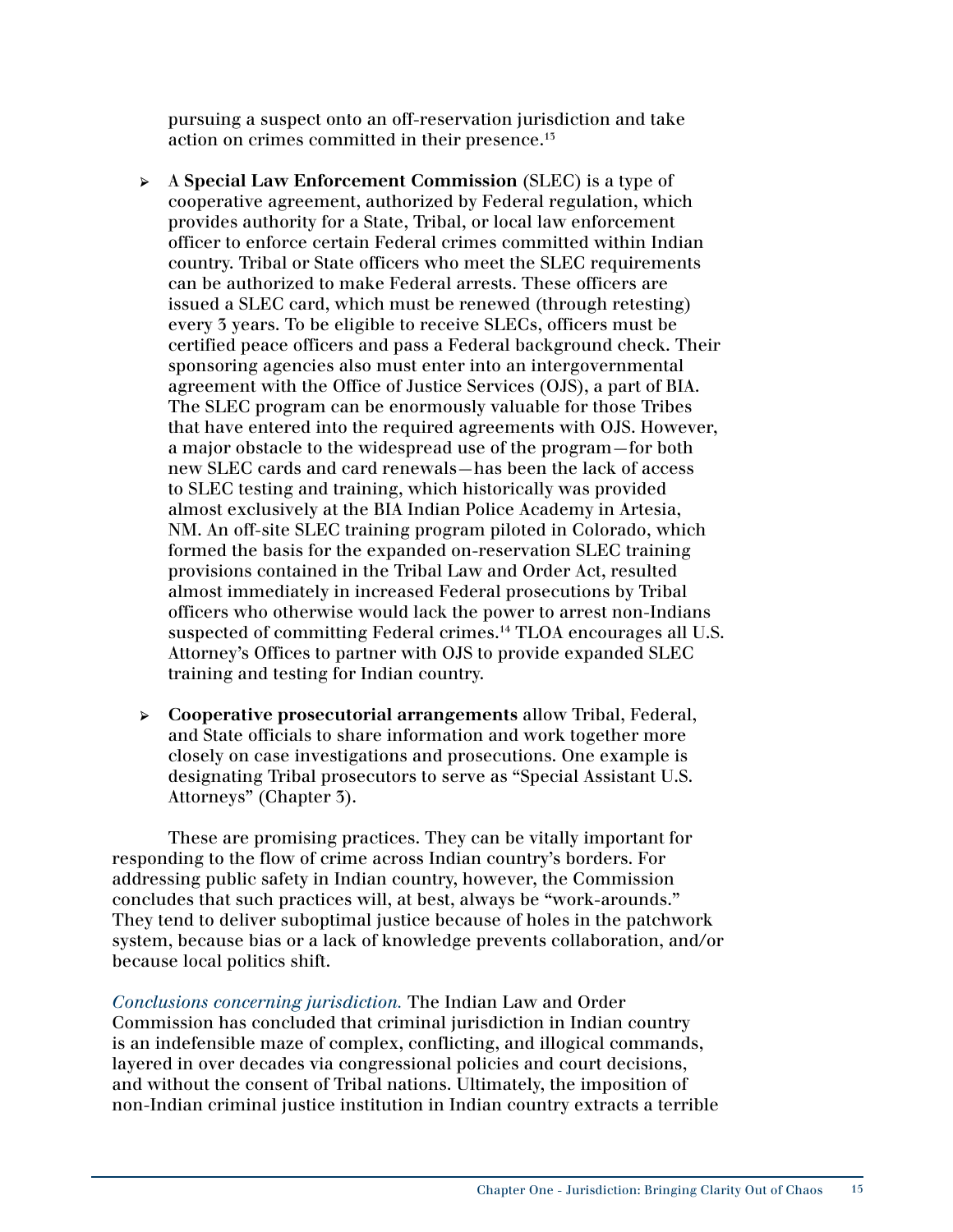I believe that the State of Arizona is a model of how States should work with Indian country. The State under Arizona Revised Statutes 13-3874 authorizes Tribal police who meet the qualifications and training standards under Arizona Peace Officers Standards and Training (AZ POST) to exercise all law enforcement powers of peace officers in the State. …This peace officer authority not only assists the Tribal governments it also adds more peace officers to the State**.**

*Edward Reina, (Ret.) Director of Public Safety, Tohono O'odham Nation Written testimony for the Indian Law and Order Commission, Hearing at Salt River Indian Reservation Jan. 13, 201215*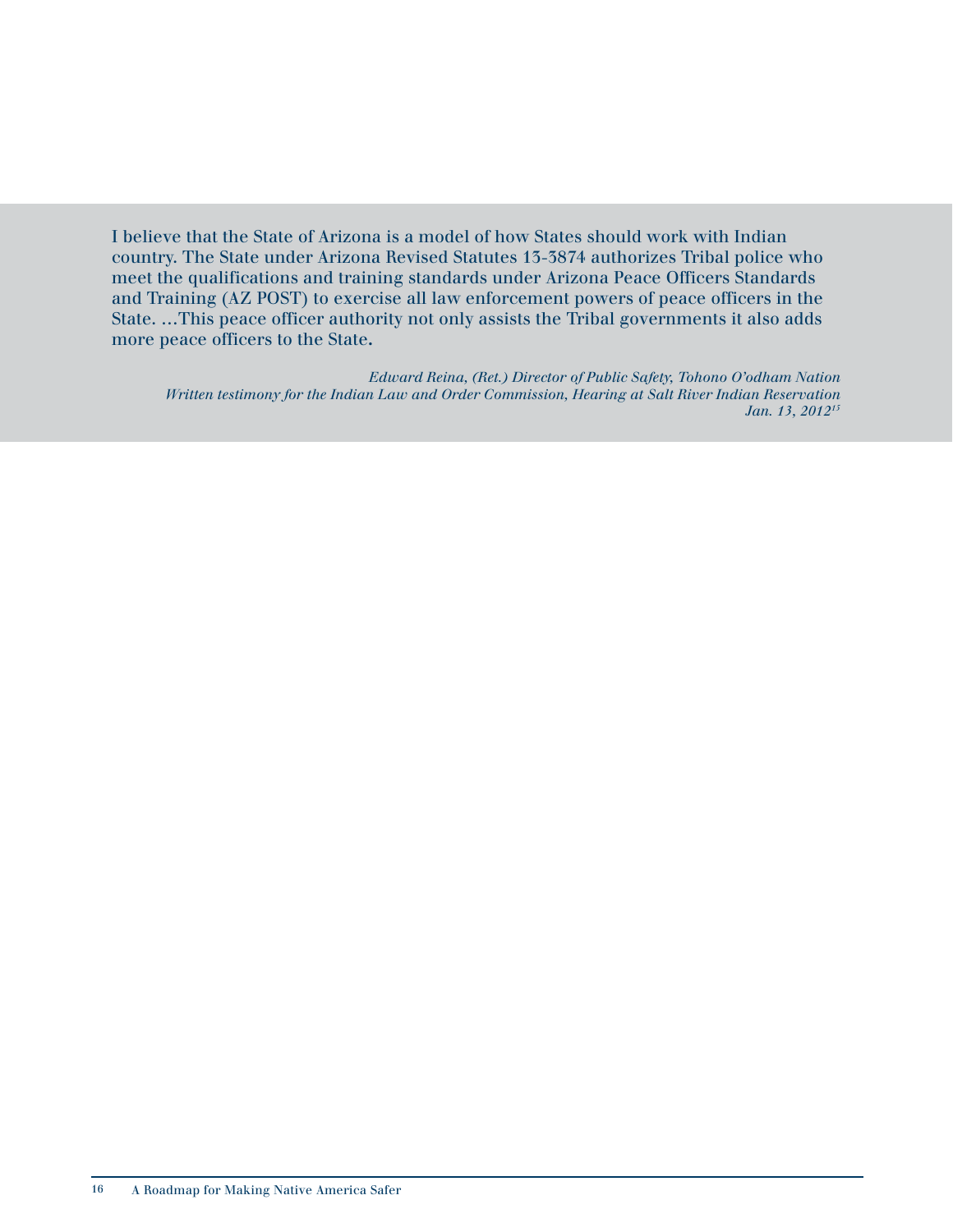price: delayed prosecutions, too few prosecutions, and other prosecution inefficiencies; trials in distant courthouses; justice systems and players unfamiliar with or hostile to Indians and tribes; and the exploitation of system failures by criminals, more criminal activity, and further endangerment of everyone living in and near Tribal communities. When Congress and the Administration ask why is the crime rate so high in Indian country, they need look no further than the archaic system in place, in which Federal and State authority displaces Tribal authority at the expense of local Tribal control and accountability.

 When Tribal law enforcement and courts are supported—rather than discouraged—from taking primary responsibility over the dispensation of local justice, they are often better, stronger, faster, and more effective in providing justice in Indian country than their non-Native counterparts located elsewhere. After listening to and hearing from Tribal communities, the Commission strongly believes that for public safety to be achieved in Indian country, Tribal justice systems must be allowed to flourish, Tribal authority should be restored to Tribal governments when they request it, and the Federal government in particular needs to take a back seat in Indian country, enforcing only those crimes that it would enforce in any case, on or off reservation. The Federal trust responsibility to Tribes turns on the consent of Tribes, not the imposition of Federal will. The Commission also believes that what is not warranted is a top-down, prescriptive Federal solution to the problem.

# FINDINGS AND CONCLUSIONS: INDIAN COUNTRY JURISDICTION and the Indian Civil Rights Act

 In addition to its desire to protect public safety, Congress considered the overlay of Federal and State law (through P.L. 83-280) in Indian country to extend protections—similar but not identical to the Bill of Rights—to defendants, juveniles, victims, and witnesses. Its presumption was that Tribal criminal justice systems could not protect the rights of either Tribal or U.S. citizens, at least in a manner similar to the U.S. Constitution and Federal civil rights laws. The Commission has studied this and other issues in response to TLOA's directive to examine the effect of the Indian Civil Rights Act of 1968 (ICRA).

 Without question, ICRA infringes on Tribal authority: it limits the powers of Tribal governments by requiring them to adhere to certain Bill of Rights protections, including the equal protection and due process clauses. At the same time, because ICRA does not incorporate certain other constitutional limitations—including the guarantee of a republican form of government, the prohibition against an established state religion, the requirement for free counsel for indigent defendants, and the right to a jury trial in civil cases—the Act may be viewed as a validation of Tribal selfgovernment. Undoubtedly, the omissions reflect Congress' effort to respect some measure of Tribal sovereignty. Thus, while ICRA represents an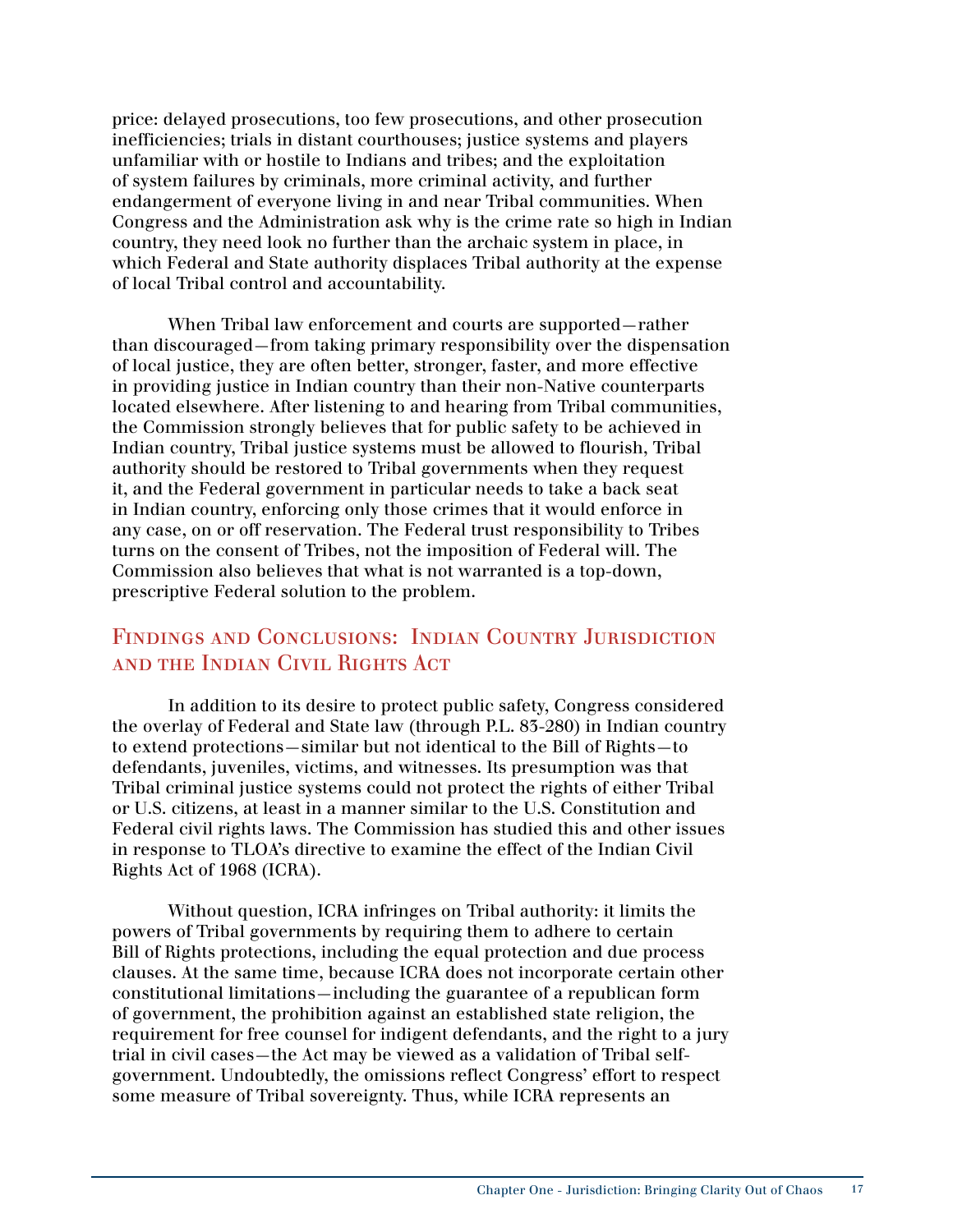*"The Indian Law and Order Commission has concluded that criminal jurisdiction in Indian country is an indefensible maze of complex, conflicting, and illogical commands, layered in over decades via congressional policies and court decisions, and without the consent of Tribal nations."*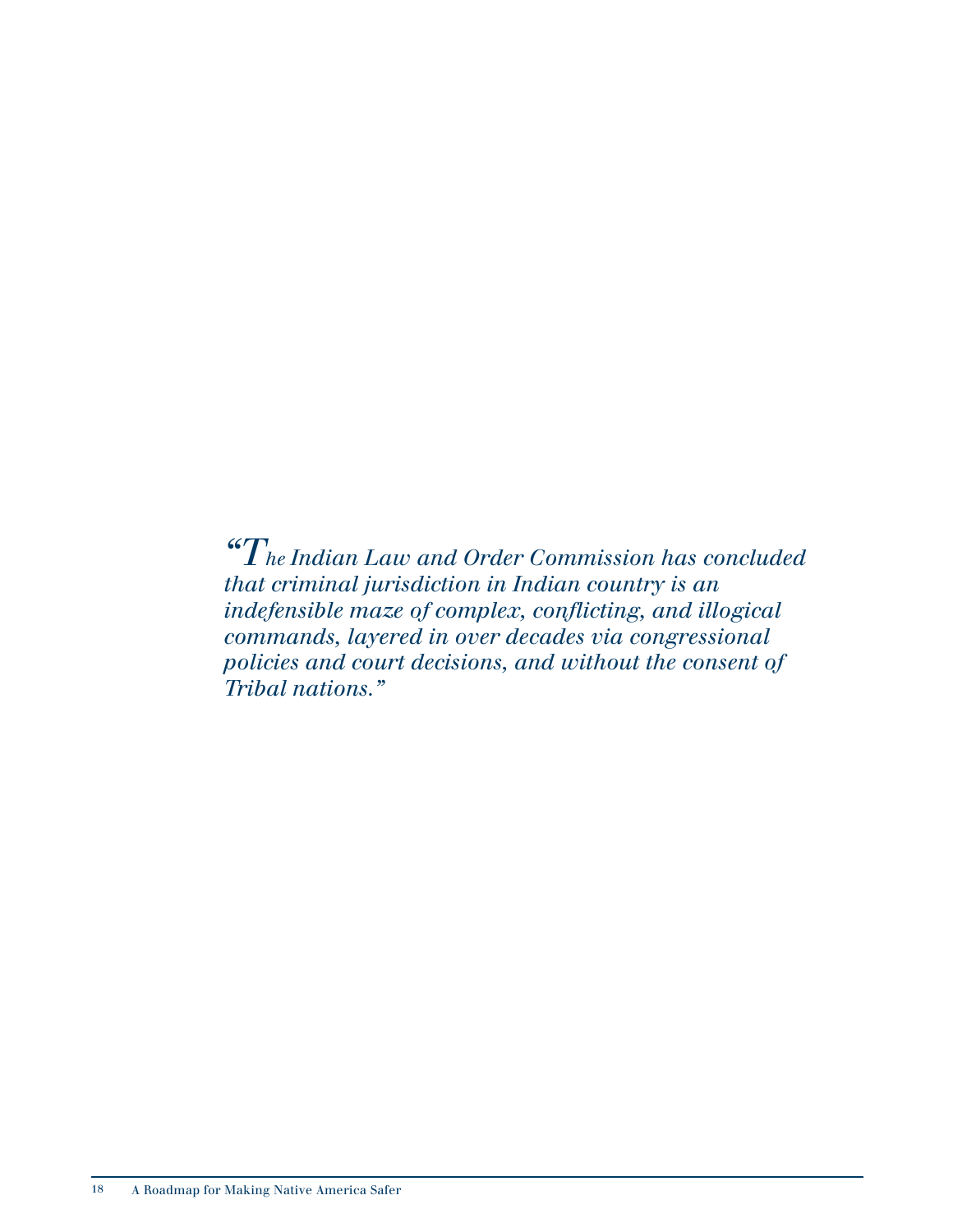ntrusion on Tribal authority, it seeks to accommodate essential differences as well.

 In terms of rights protections, ICRA has had both positive and negative effects. It has reinforced basic assumptions concerning the rights of defendants charged with crimes, thereby increasing community members' and outsiders' confidence in Tribal judicial systems. Tribal courts are mindful of ICRA's value in this respect and have been faithful in enforcing it. There is little or no scholarly research or other evidence showing significant violations of ICRA by Tribal courts that go uncorrected by Tribal appellate courts; in fact, what research exists, although limited, suggests that there is no systematic problem of under-protection.16 More generally, ICRA respects the obvious reality that all Tribal citizens are likewise citizens of the United States and thereby entitled to constitutional protections against arbitrary governmental action of any kind, as (in the case of the 2013 Violence Against Women Act Amendments) are nontribal defendants whose prosecutions may now be adjudicated in Tribal criminal court proceedings.

 In this regard, ICRA's failure to provide the assistance of counsel without charge to indigent defendants except for cases brought under TLOA's expanded sentencing authority is especially problematic. ICRA only bars a Tribe from denying "to any person" the right "at his own expense to have the assistance of a counsel for his defense."17 When ICRA was enacted, Congress likely did not contemplate felony prosecutions by Tribal courts, so this right to counsel, normally afforded to indigent defendants charged with a felony,<sup>18</sup> was not included in ICRA. Similarly, the applicable Federal law at the time did not extend representation rights to misdemeanor offenders, so there was no reason for the Congress to require it of Tribes.

 Since 1968, however, both Tribal and Federal practice have changed dramatically. Tribal concurrent jurisdiction over many felonies has been affirmed, and Tribes have been increasingly active in prosecuting felonies under Tribal law. On the Federal side, the right to be provided counsel is guaranteed to indigent defendants charged with misdemeanors in cases where imprisonment is a possibility.<sup>19</sup>

 Moreover, the Commission heard extensive testimony from public defenders, prosecutors, and judges alike, concluding that without the right to counsel, the right to due process itself is compromised. In sum, ICRA is out of step with Tribal court practice, diverges from the now broadly accepted norm for assistance of counsel in adversarial, punitive proceedings, and fails to create a coherent body of law. In at least these ways, and excepting those cases brought under the enhanced sentencing provisions in TLOA, the Commission finds that today ICRA is insufficient for the protection of Tribal citizen rights. Significantly, the Commission also finds that amending ICRA would dovetail with accepted procedure in a growing number of Tribal courts, especially those that are operating with an increasing degree of judicial independence.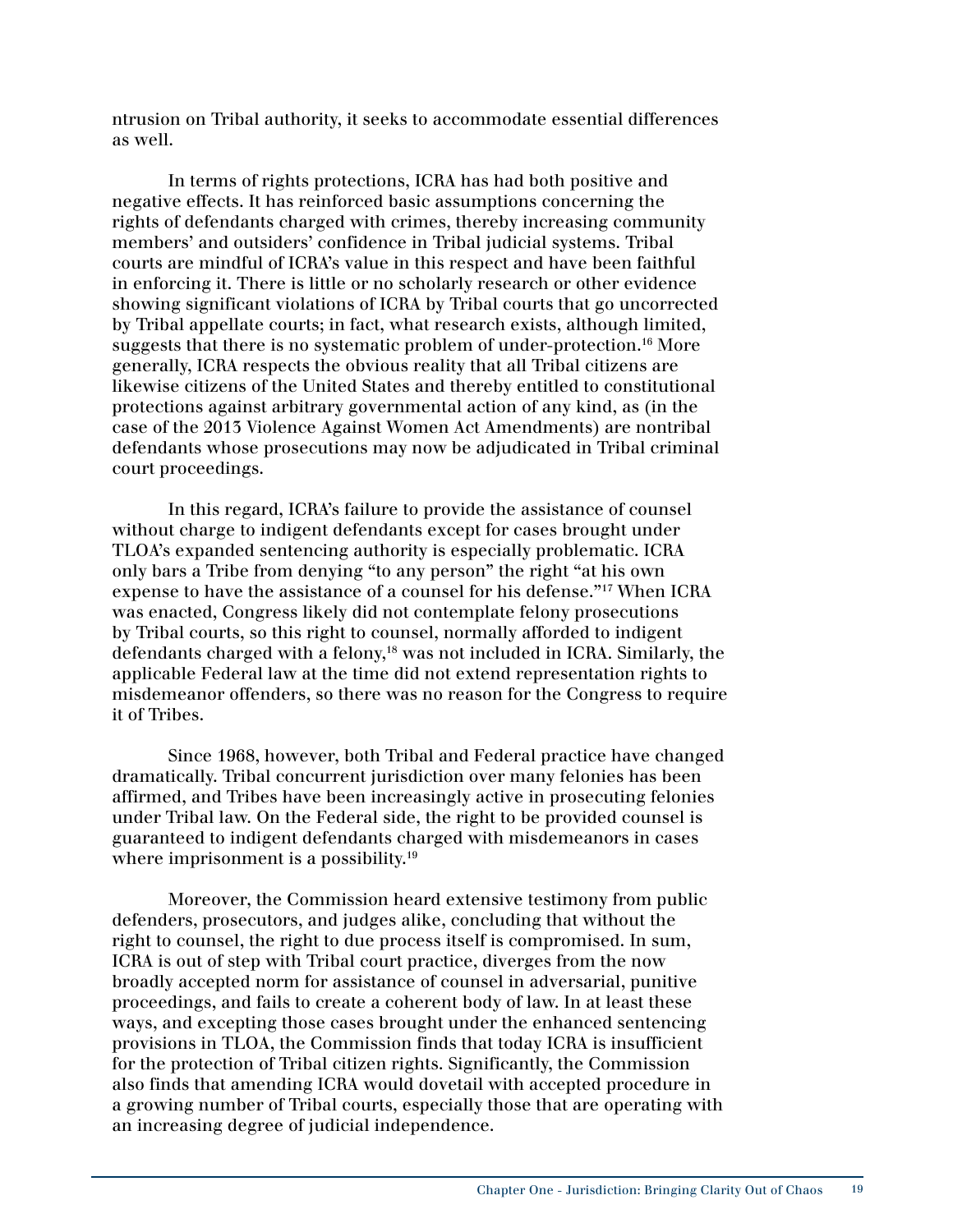*"ICRAis out of step with Tribal court practice, diverges from the now broadly accepted norm for assistance of counsel in adversarial, punitive proceedings, and fails to create a coherent body of law."*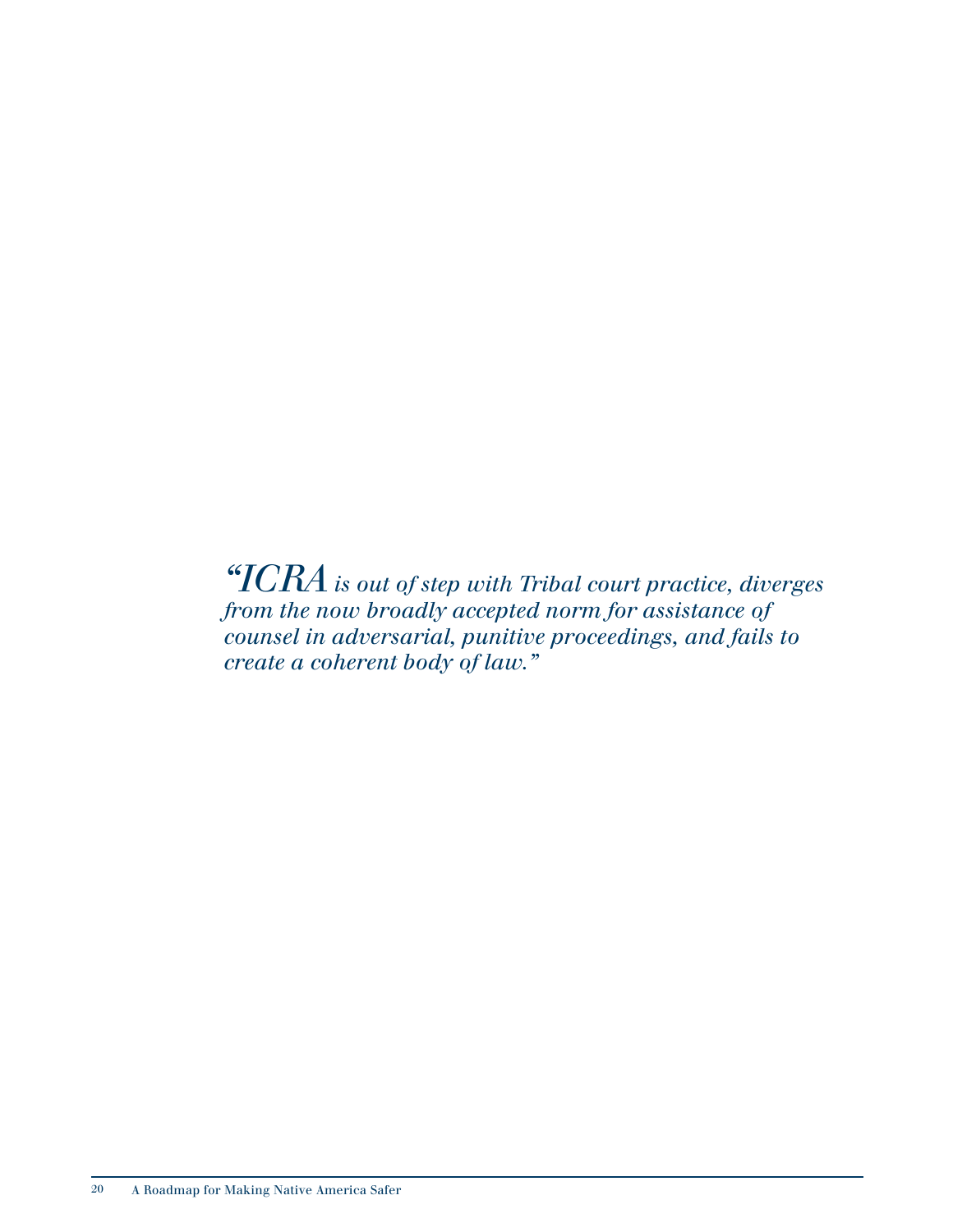Congress' assumption that Tribal courts would handle only misdemeanors gives rise to another contemporary problem with ICRA: its limitation on Tribal court sentencing. The original limits of 6 months' imprisonment, a \$500 fine, or both have been modified to 1 year imprisonment, a \$5,000 fine, or both. Further, if a Tribe meets standards specified in TLOA, penalties can increase to 3 years' imprisonment for up to three offenses and a \$15,000 fine, plus the opportunity to "stack" or add multiple charges for longer potential periods of incarceration. These modifications are welcome; nonetheless they are insufficient.

While the Commission notes that some Tribes do not use incarceration as a punishment (Chapter 5), these limits prevent all Tribes from meting out sentences appropriate for a major crime. These limits affect Tribal sovereignty by giving a Native nation little choice. If a Tribe wants to access a more appropriate sentence and there is concurrent jurisdiction, it must cede prosecution to the Federal government or a State government. If a too-short Tribal sentence is the only option (for example, if a concurrent authority fails to prosecute or if there is only a Tribal case), public safety and victims' rights are affected. Ultimately, the sentencing restrictions erode Tribal community members' and outsiders' confidence in Tribal governments' ability to maintain law and order in Indian country.

A specific example underscores the issue. Under Federal law, the crime "assault with a dangerous weapon"<sup>21</sup> comes with the penalty of up to 10 years imprisonment. Even if a Tribe (in a non-P.L. 85-280 setting) were to adopt a statute that exactly matched the Federal crime, its prosecutor could only seek a sentence of up to 1 year in jail, or under TLOA enhanced sentencing, 3 years for a single offense. To access a longer sentence, the Tribal prosecutor must refer the case for Federal prosecution. If, however, the United States Attorney does not prosecute the crime, the only option left is for the Tribe to take the case back and prosecute with the lesser, ICRArestricted sentence. After that short time, the perpetrator would again be at large in the community, free to commit more violence.

This is intolerable and fuels the public safety crisis in Indian country. Such disparities lead to widespread public disenchantment with the delivery of justice in Indian country, comparatively fewer Federal prosecutions, too many restrictions and constraints on the Tribal criminal justice system, and lack of confidence by victims and the Tribal community that crime will be vigorously pursued and deterred.

Several witnesses in Commission field hearings called on Congress to amend IRCA to respond to both the lack of access to indigent defense for persons charged with serious crimes in Tribal court and the limits on sentencing authority. The Commission's own recommendation, as detailed below, is to follow the path already laid down by TLOA, providing broader access to appropriate sentences to Tribes that are able to guarantee defendants' Federal constitutional rights.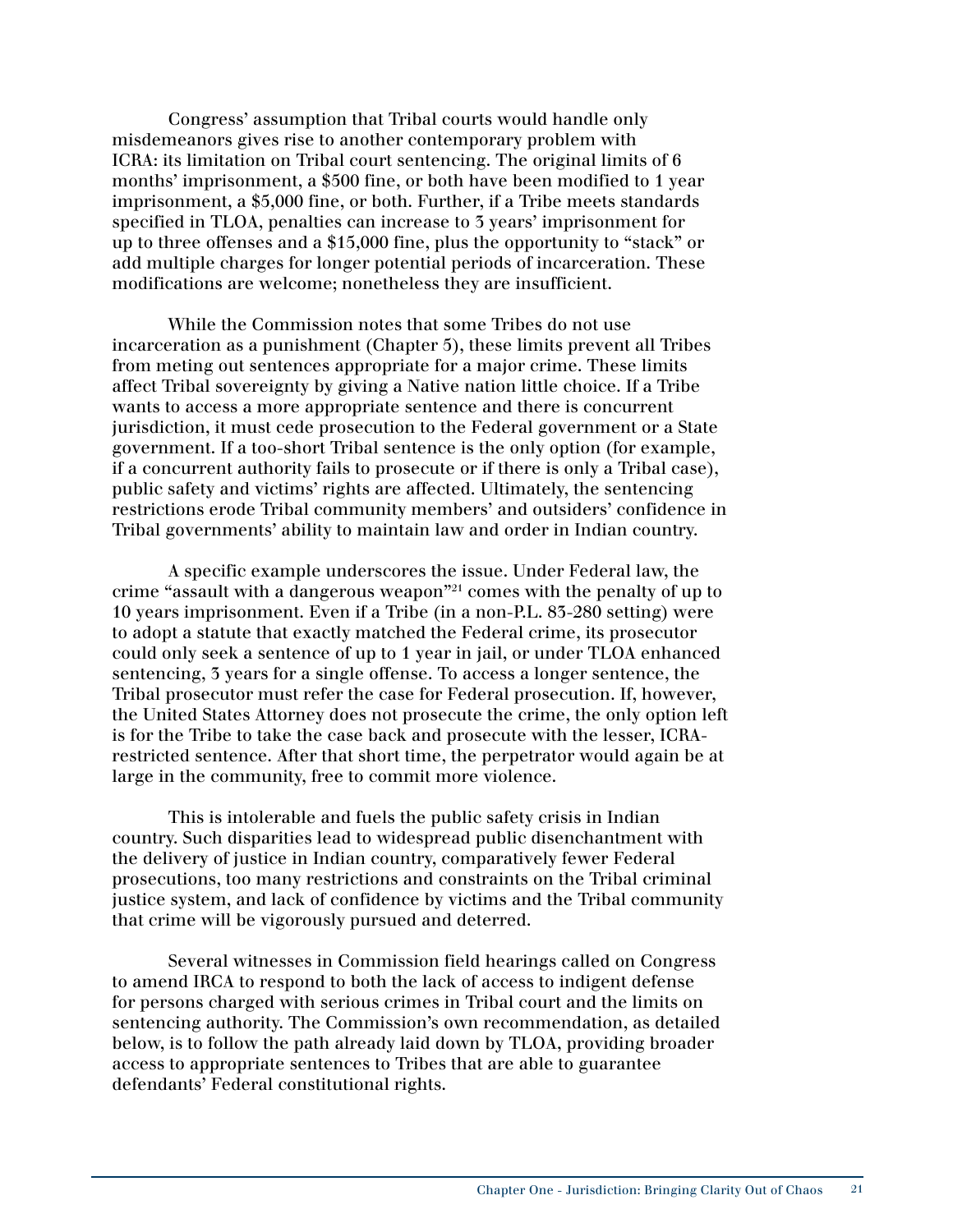Public defenders are as committed to principles of public safety as prosecutors are. We want to ensure that an individual's rights are protected all along the path of the justice system, the path for all of us, and we don't want to see people wrongfully convicted, certainly not wrongfully accused…. (W)e want to ensure that justice is done. And at Tulalip that's what we are trying to do.

> *Janice Ellis, Prosecutor Tulalip Tribes Testimony before the Indian Law and Order Commission, Hearing at Tulalip Indian Reservation September 7, 2012*

We don't want to mistreat anybody. We want to give due process, a fair trial.

*William Johnson, Chief Judge, Confederated Tribes of the Umatilla Indian Reservation20*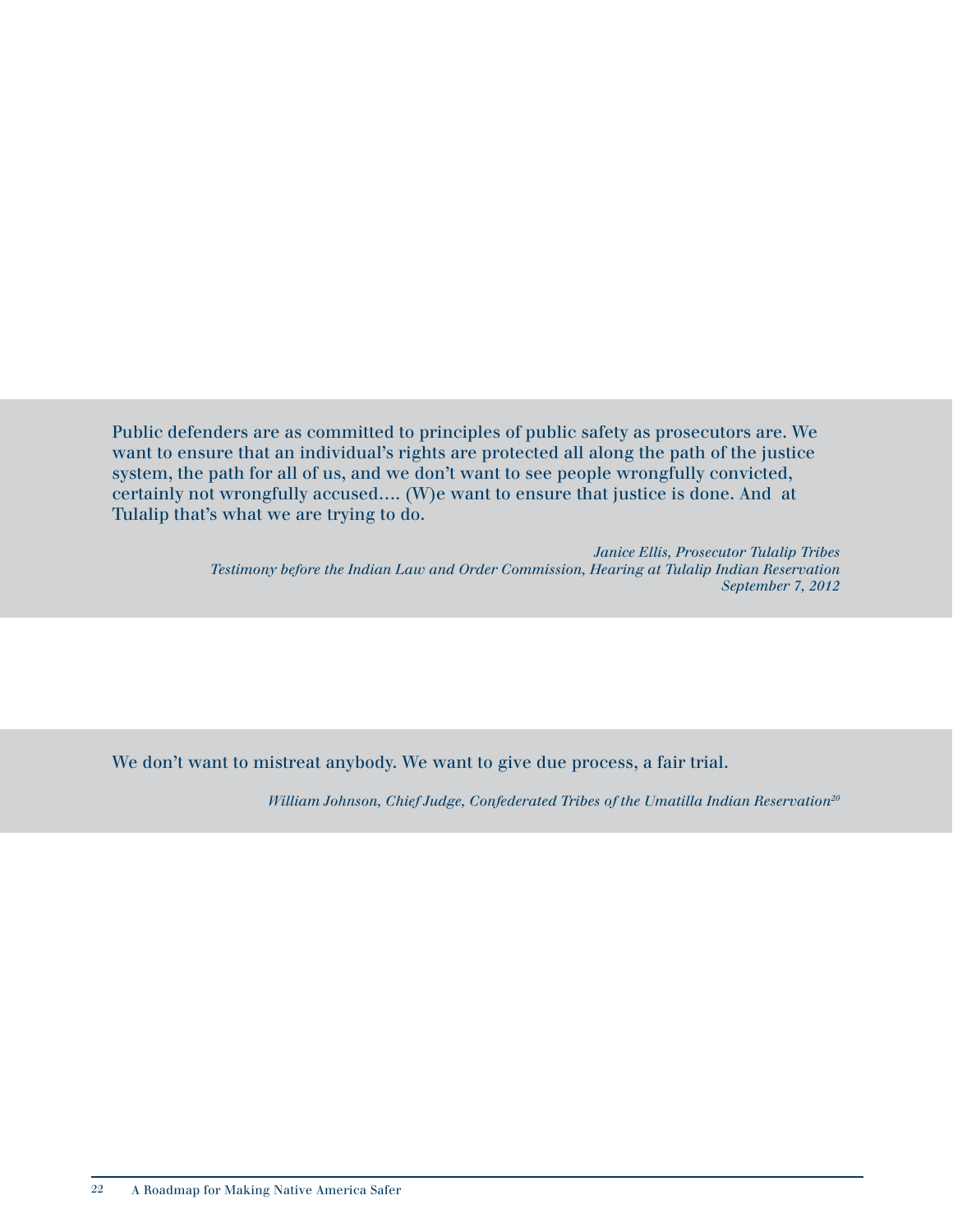### **RECOMMENDATIONS**

In examining the complexities and deficiencies of criminal jurisdiction in Indian country (and other affected Native communities<sup>22</sup>), the Commission seeks to meet three objectives:

- ➢ To consider potential solutions that have the promise of practical, real-world success in reducing crime and improving the safety of all persons in Indian communities, especially for women and children;
- ➢ To proceed in a manner that respects the sovereignty and autonomy of Indian Tribes; and
- ➢ To respect and enforce the Federal constitutional rights of crime victims and criminal defendants.

 Consistent with these objectives and keeping in mind the importance of Tribal consent, the Commission rejects more "workarounds" and instead embraces a far-reaching vision of reform to Indian country criminal jurisdiction. All Indian Tribes and nations—at their own sole discretion, and on their own timetable, but consistent with the guarantees to all U.S. citizens afforded by the U.S. Constitution—should be able to "opt out" of existing schemes of imposed authority over criminal matters in Indian country and be restored to their inherent authority to prosecute and punish offenders.

**1.1:** *Congress should clarify that any Tribe that so chooses can opt out immediately, fully or partially, of Federal Indian country criminal jurisdiction and/or congressionally authorized State jurisdiction, except for Federal laws of general application. Upon a Tribe's exercise of opting out, Congress would immediately recognize the Tribe's inherent criminal jurisdiction over all persons within the exterior boundaries of the Tribe's lands as defined in the Federal Indian Country Act.23 This recognition, however, would be based on the understanding that the Tribal government must also immediately afford all individuals charged with a crime with civil rights protections equivalent to those guaranteed by the U.S. Constitution, subject to full Federal judicial appellate review as described below, following exhaustion of Tribal remedies, in addition to the continued availability of Federal habeas corpus remedies.* 

**1.2:** *To implement Tribes' opt-out authority, Congress should establish a new Federal circuit court, the United States Court of Indian Appeals. This would be a full Federal appellate court as authorized by Article III of the U.S. Constitution, on par with any of the existing circuits, to hear all appeals relating to alleged violations of the 4th, 5th, 6th, and 8th Amendments of the U.S. Constitution by Tribal courts; to interpret Federal law related to criminal cases arising in Indian*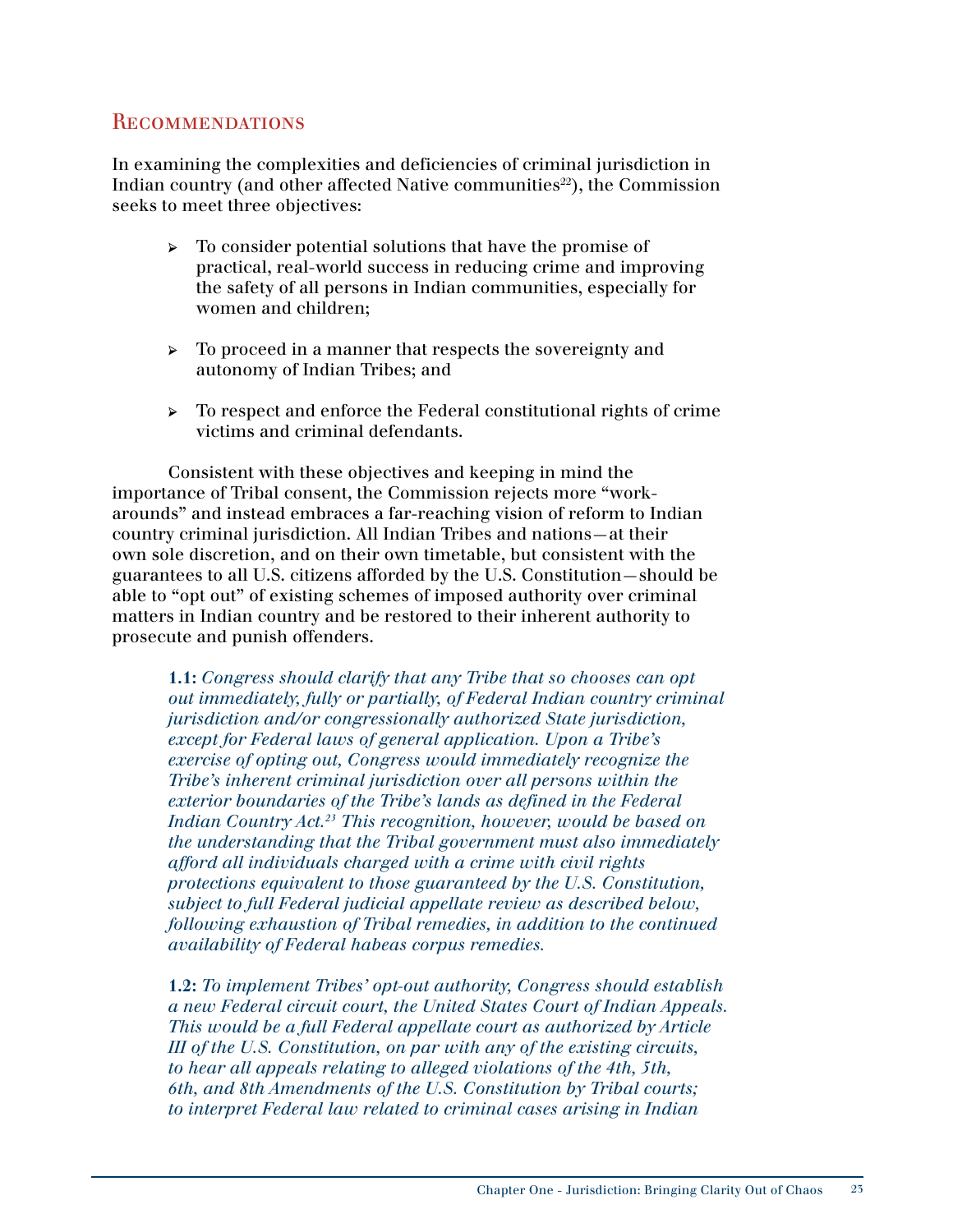*country throughout the United States; to hear and resolve Federal questions involving the jurisdiction of Tribal courts; and to address Federal habeas corpus petitions. Specialized circuit courts, such as the U.S. Court of Appeals for the Federal Circuit, which hears matters involving intellectual property rights protection, have proven to be cost effective and provide a successful precedent for the approach that the Commission recommends. A U.S. Court of Indian Appeals is needed because it would establish a more consistent, uniform, and predictable body of case law dealing with civil rights issues and matters of Federal law interpretation arising in Indian country. Before appealing to this new circuit court, all defendants would first be required to exhaust remedies in Tribal courts pursuant to the current Federal Speedy Trial Act, 18 U.S.C. § 3161, which would be amended to apply to Tribal court proceedings to ensure that defendants' Federal constitutional rights are fully protected. Appeals from the U.S. Court of Indian Appeals would lie with the United States Supreme Court according to the current discretionary review process.24*

 The mirror of this special circuit court jurisdiction at the Tribal court level is this: Tribal courts do not become Federal courts for general purposes. Tribes retain full and final authority over the definition of the crime, sentencing options, and the appropriate substance and process for appeals outside of the narrow jurisdiction reserved for the new Federal circuit court.

 It has been argued that the government-to-government relationships between Tribes and the U.S. government mean that the U.S. Supreme Court is the appropriate initial forum for any appeal of a Tribal court decision. While this may be true in concept, the Commission also seeks to ensure that Tribal court operations continue in the smoothest manner possible and that appeals are minimally disruptive to the ongoing delivery of justice services in Tribal communities.

 With 566 federally recognized tribes in the United States, the U.S. Supreme Court might be asked to hear many appeals from Indian country, but choose only a few to remain responsive to the wide array other issues and subject matters brought to its attention. Tribal courts could become paralyzed by the wait and by the loss of confidence generated by the cloud of uncertainty resulting from dozens of denied appeals. Having a panel of Article III judges<sup>25</sup>—all with the highest expertise in Indian law, ruling in a forum designed in consultation between the U.S. government and Tribal governments—hear such cases first meets not only the demands of practicality, but also reinforces Tribal sovereignty.26

**1.3:** *The Commission stresses that an Indian nation's sovereign choice to opt out of current jurisdictional arrangements should and must not preclude a later choice to return to partial or full Federal or State criminal jurisdiction. The legislation implementing the opt-out*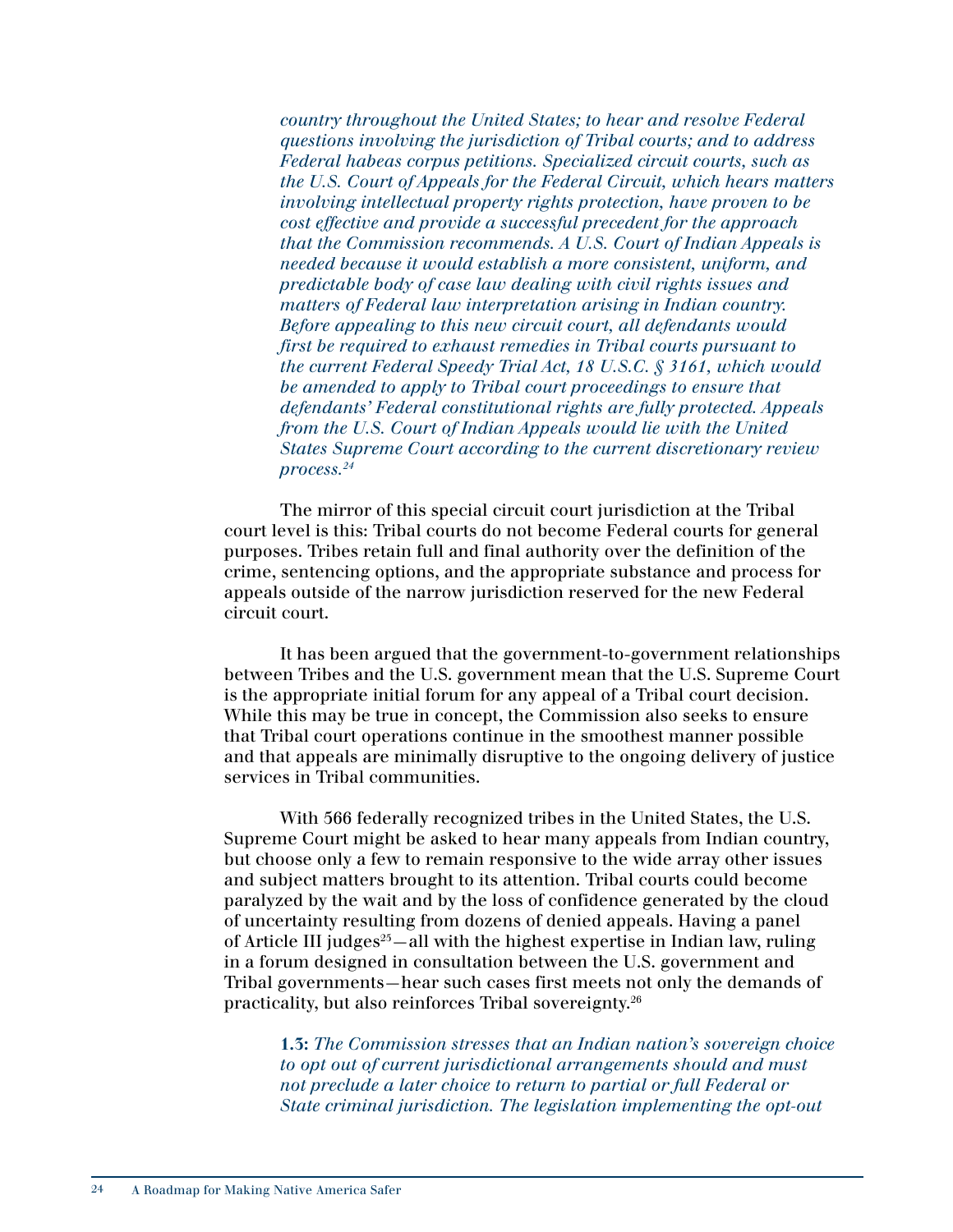*provisions must, therefore, contain a reciprocal right to opt back in if a Tribe so chooses.*

**1.4:** *Finally, as an element of Federal Indian country jurisdiction, the opt-out would necessarily include opting out from the sentencing restrictions of Indian Civil Rights Act (ICRA). Critically, the rights protections in the recommendation more appropriately circumscribe Tribal sentencing authority. Like Federal and State governments, Tribal governments can devise sentences appropriate to the crimes they define. In this process of Tribal code development, Tribes may find guidance in the well-developed sentencing schemes at the State and Federal levels.*

 The Commission recognizes that this vision of restored inherent authority for all Tribes that so choose expanded sovereignty and local control in a manner that fully protects all defendants' Federal civil rights is a long-term one. That the current system is entrenched and complex likely poses a challenge for even the most prepared Native nations. Some Tribes may decide never to go down that path. Others may prefer not to subject their justice systems to Federal judicial review. In light of this, the opt-out recommendation is designed to provide Tribes with enhanced autonomy and choice, as well as greater leverage in entering into intergovernmental agreements with Federal and State authorities. This recommendation aims to create space in Federal law for an individual Tribe to opt out of the current jurisdictional architecture at the scale and pace it chooses, based on its capacity, resources, and governance preferences.

 The Commission also respects that restoration of Tribes' sovereign authority, taken away from them through a long process of subjugation and neglect, can occur only with the trust and respect of the non-Indian community, including Federal, State, and local governments, the general non-Indian population, and the urban and rural communities adjacent to or inside Indian country. That trust depends, in part, upon the sovereign Tribes protecting the rights of citizens of the Tribes, States, and the United States. Requiring Tribes that opt out in full or in part to meet the standards of the 4th, 5th, 6th, and 8th Amendments to the U.S. Constitution, as interpreted by Tribal and then Indian Circuit Court Federal judges, will go far in building that trust.

 The Commission does not envision that every Tribe with the opportunity to choose which criminal jurisdiction arrangements will govern its territory will choose to operate a system entirely on its own. Choice includes the option not only to exit various federally imposed configurations, but also to collaborate with other governments. For example, if a Tribal government finds that it is serving a Tribe's needs appropriately, it may opt to continue its present cross-deputization, statutory State peace officer status, special commission, and other shared authority arrangements. Similarly, a Tribal government developing new capacity may opt for these current possibilities. The arrangements might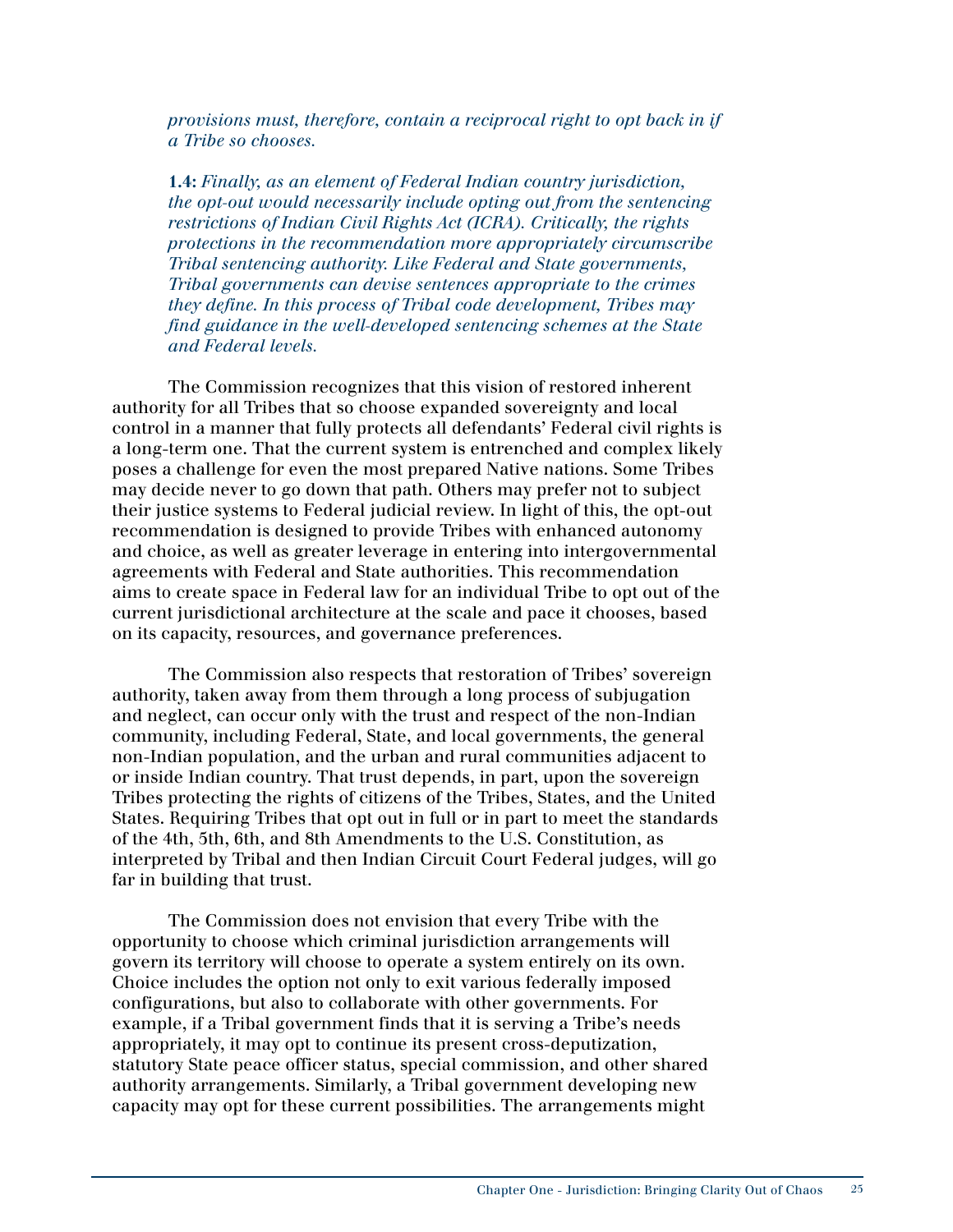also include wholly new intergovernmental collaborations that Tribal governments and their partner governments devise. This is the essence of choice.

 Choice also means that any expansion of jurisdiction and associated changes to Tribal justice systems need not result in the diminishment of effective, traditional components of those systems, nor diminish the opportunity to create them. Tribes would need to develop procedures by which defendants could, in a considered manner, waive their Tribal constitutional and ICRA rights—consenting to Tribal court jurisdiction as a first step in participation on the alternative track. These alternative methods for delivering justice should be encouraged: research on the healing to wellness courts and other traditional processes suggests that they often provide the best chance to reduce recidivism and help defendants change their lives.27 As a final note, nothing would prevent a Tribe from continuing to use traditional justice processes for those disputes and criminal violations that always have been under Tribal jurisdiction.

 Several final comments on the Commission's recommendations relate to applicability and funding.

 First, the proposed mechanism under which Tribes can opt out of congressionally authorized State jurisdiction might appear to present an issue of federalism. The Commission believes that that is not the case; in P.L. 83-280, Congress gave more authority to the States than the U.S. Constitution requires or contemplates. Thus, the retrocession mechanism, wherein a State returns the jurisdiction back to the Federal government, was a congressionally created artifice that respected the States' prerogatives, but was not required by any means. Indeed, in the Tribal Law and Order Act of 2010, Congress specifically allowed P.L. 83-280 Tribes to petition the Federal government to apply concurrent Federal criminal jurisdiction even while leaving the congressionally authorized State jurisdiction intact. Clearly, however, Congress has the power to take the grant of State jurisdiction over criminal prohibitory offenses back at any time. The Commission believes a Tribe should have the option of making this choice, and the Federal government should be obliged to respond.

 Second, while the recommendation is for a process to be created that allows Tribes currently under Federal criminal jurisdiction, P.L. 83-280 criminal jurisdiction, or settlement State criminal jurisdiction to opt out of that jurisdiction, the Commission also recognizes the unique configuration of criminal jurisdiction in the State of Alaska. The extension of the recommendation to Alaska is that Tribes with Federal land should be afforded the same opportunities as Tribes in the lower 48 states. (More detail on Alaska and the Commission's recommendations for that unique geographic and jurisdictional setting is provided in Chapter 2.)

 Third, the Commission acknowledges that enhanced Tribal criminal justice capacities, such as law-trained judges, written codes, appropriate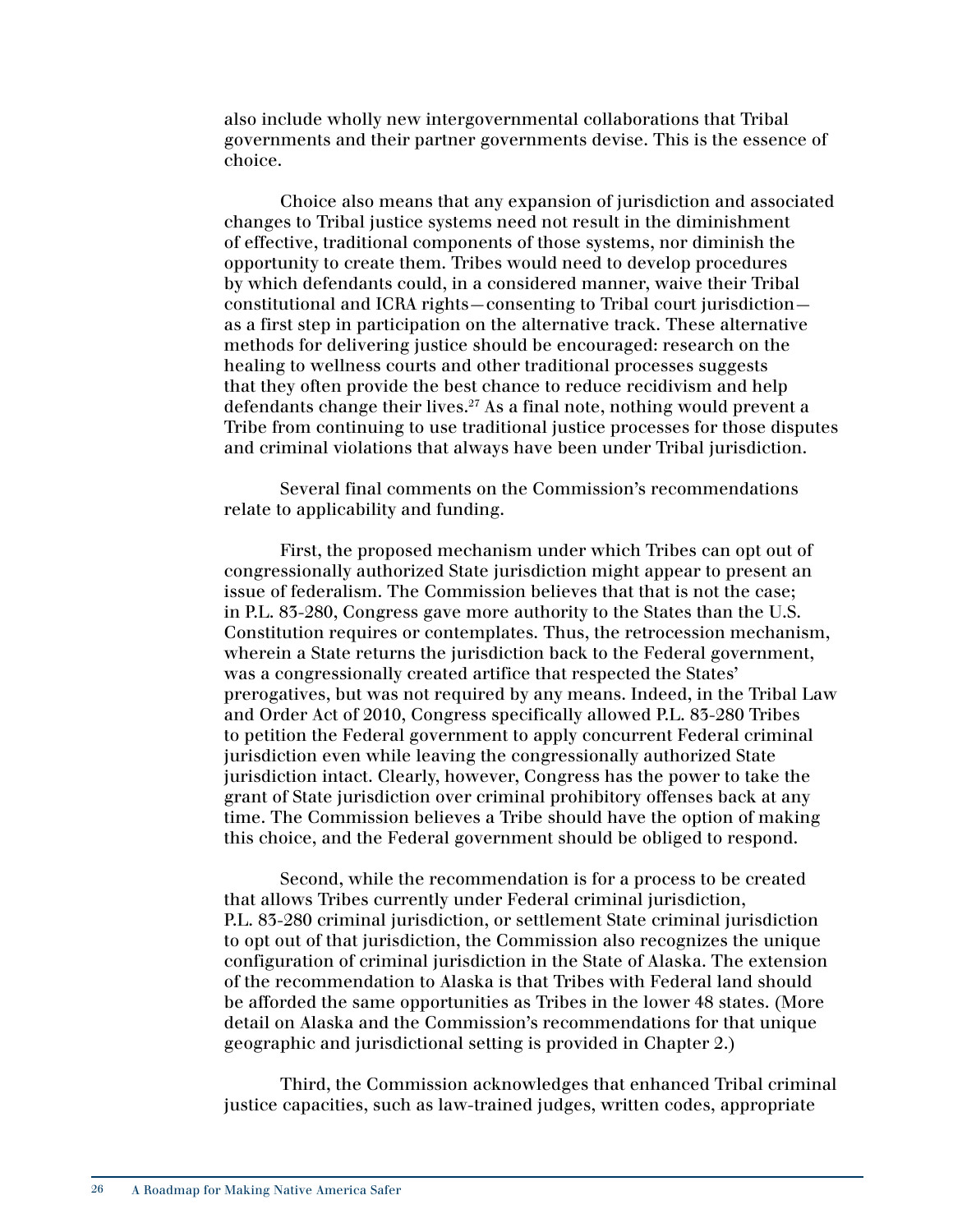jail space, etc. will increase costs for Tribes. Yet, the Commission also does not intend that only "well off" Tribes—those that could afford to develop expanded capacity on their own—be able to opt out of imposed jurisdictional arrangements. Indeed, throughout the course of its field hearings, the Commission was repeatedly struck by the number of Tribes that, despite extraordinary budget challenges, are nonetheless asserting enhanced criminal and civil jurisdiction in order to strengthen selfgovernance and to put even more Tribal sovereignty into action.

 The Commission acknowledges the budget challenges our country faces. Nonetheless, the process Congress develops for opting out should include enhanced funding for Tribes. Over time, as less effective Federal and State systems are scaled down or even eliminated in areas where Tribes choose this path, locally controlled and accountable Tribal justice systems will save money. (More detail on the possible sources of funds is provided in Chapter 3.) However, the Commission points to the success of the Indian Self-Determination and Education Assistance Act of 1975 at transferring to Tribes money formerly spent by Federal personnel in Indian country. As Tribes reassert jurisdiction, there is broad scope across many Federal agencies to replicate these transfers.<sup>28</sup> Money should flow to the agencies and governments providing criminal justice services in Indian country, and as those agencies and government change, funding flows should change as well.

#### **CONCLUSION**

 Through TLOA and the VAWA Amendments, Congress set forth a path toward greater Tribal government authority over law and justice in Tribal communities. The Commission's recommendations strive to continue this vital work. By balancing expansion of jurisdiction as Indian nations deem themselves ready, and by protecting defendants' individual Federal constitutional rights, through the creation of the new U.S. Court of Indian Appeals, the Commission embraces the best aspects of all three systems—Federal, State, and Tribal. By removing mandates rather than prescribing responsibility, the Commission's approach departs from the historical pattern of dictating to Tribes. Tribes must be free to choose. By recognizing the power in local control, these recommendations provide a tribally based, comprehensive solution to the problems with law and order in Indian nations that fully comports with the American Way: Local control for local communities instead of Federal command-and-control policies.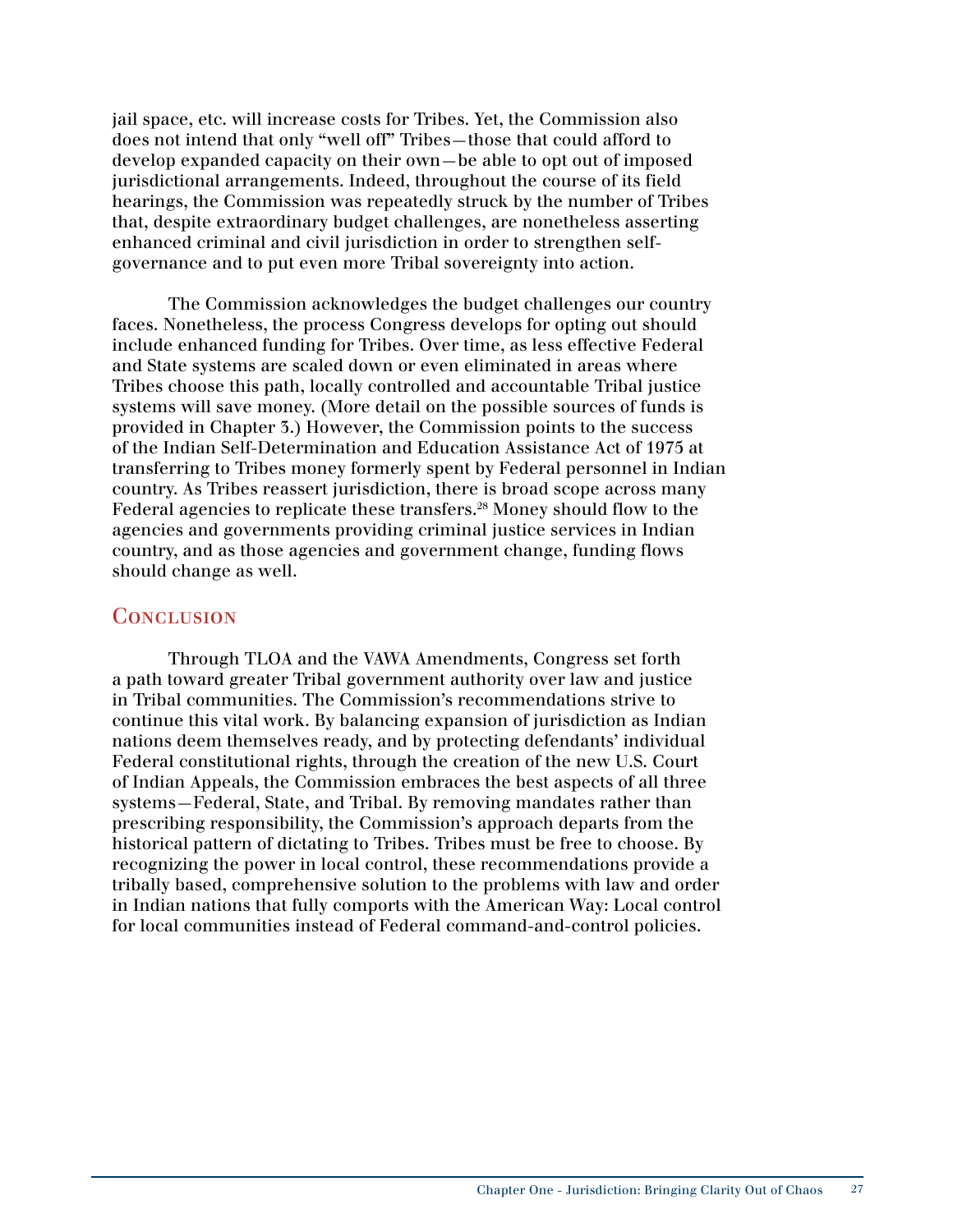#### **ENDNOTES**

<sup>1</sup>The term "laws of general application" refers to laws that apply to all persons in the United States, such as anti-terrorism and racketeering laws among other offenses.

<sup>2</sup>It also runs counter to long-standing Native traditions and views. For thousands of years, Indian nations provided local management of justice; this arrangement upheld and respected each nation's specific rights and institutional ways of providing community order and justice.

<sup>3</sup>*See* Carole Goldberg, *In Theory, In Practice: Judging State Jurisdiction in Indian Country*, 81 Colo. l. Rev. 1027 (2010); Tom R. TyleR, Why PeoPle obey The laW (2006); and STeWaRT Waking, MIRIAM JORGENSON, SUSAN MICHAELSON, & MANLEY BEGAY, POLICNG ON AMERICAN INDIAN RESERVATIONS (2001)[, especially chapters 5 and 6, available at https://www.ncjrs.gov/pdffiles1/nij/188095.](https://www.ncjrs.gov/pdffiles1/nij/188095.pdf) pdf.

4 The Commission received similar information about Wyoming, where the Eastern Shoshone and Northern Arapaho Tribes' reservation is located approximately 300 miles from where the U.S. District Court is based.

<sup>5</sup> OVERSIGHT HEARING ON FEDERAL DECLINATIONS TO PROSECUTION CRIMES IN INDIAN COUNTRY BEFORE S. Comm. on indian aFFaiRS, 110th Cong. 47 (2008) (statement of Janelle F. Doughty, Director, Department of Justice and Regulatory, Southern Ute Indian Tribe) available at 47 http://www. [indian.senate.gov/public/\\_files/September182008.pdf \("Trying cases that meet the element](http://www.indian.senate.gov/public/_files/September182008.pdf)s of the Major Crimes Act 350 miles from the jurisdiction in which they occur stands as a road block to justice and must be resolved").

<sup>6</sup> U.S. GOV'T ACCOUNTABILITY OFFICE, GAO 11-252, INDIAN COUNTRY CRIMINAL JUSTICE: DEPARTMENTS OF The inTeRioR and JuSTiCe Should STRengThen CooRdinaTion To SuPPoRT TRibal CouRTS (2011) at 17- 18, available at [http://www.gao.gov/new.items/d11252.pdf.](http://www.gao.gov/new.items/d11252.pdf)

7 *See* Sierra Crane-Murdoch, *On Indian Land, Criminals Can Get Away with Almost Anything*, THE ATLANTIC, Feb. 22, 2013, available at http://www.theatlantic.com/national/archive/2013/02/on-indian-land-criminals-can-get-away-with-almost-anything/273391/, for an extended example of the Three Affiliated Tribes' situation (on Fort Berthold Indian Reservation in North Dakota).

<sup>8</sup>This description is excerpted from S. 797, THE TRIBAL LAW & ORDER ACT 2009: Hearing Before the S. Comm. on Indian Affairs (2009) (statement of Troy A. Eid) at 40-41, available at http:// www.indian.senate.gov/hearings/hearing.cfm?hearingid=e655f9e2809e5476862f735da-14c3a5f&witnessId=e655f9e2809e5476862f735da14c3a5f-1-5. Chairman Eid had served as the United States Attorney for the District of Colorado when United States v. Wood was prosecuted.

9 435 U.S. 191 (1978).

<sup>10</sup> The U.S. government negotiated more than 800 treaties with Indian nations from 1775 to 1871. Approximately 270 of these treaties were ratified by the U.S. Senate in compliance with the U.S. Constitution.

<sup>11</sup> DUANE CHAMPAGNE & CAROLE GOLDBERG, CAPTURED JUSTICE: NATIVE NATIONS AND PUBLIC LAW 280 (2012). Among those findings echoed in Commission hearings were (1) county-State police overstepping their authority through excessive force, disrespect of Tribal law, discrimination, and arrests without proper warrants; (2) a lack of county-State police presence or minimal patrolling; (3) inadequate county-State police response; (4) a perceived lack of thoroughness and timeliness in investigations; (5) perceived poor communications by county-State police with tribal communities; (6) a lack of respect by county-State police for Tribal culture and Tribal governmental authorities; and (7) overall perceptions of unfairness.

 $12$  Testimony of Brent M. Leonhard, September 7, 2011, Hearing of the Indian Law and Order Commission, Tulalip Indian Reservation, at 2, WA, available at https://www.indian[lawandordercommission.com/resources/documents/ILOC%20Field%20Hearing\\_Tulalip-](http://www.indianlawandordercommission.com/resources/documents/ILOC%20Field%20Hearing_Tulalip-WA_090711_Testimony_BLeonhard.pdf)WA\_090711\_Testimony\_BLeonhard.pdf.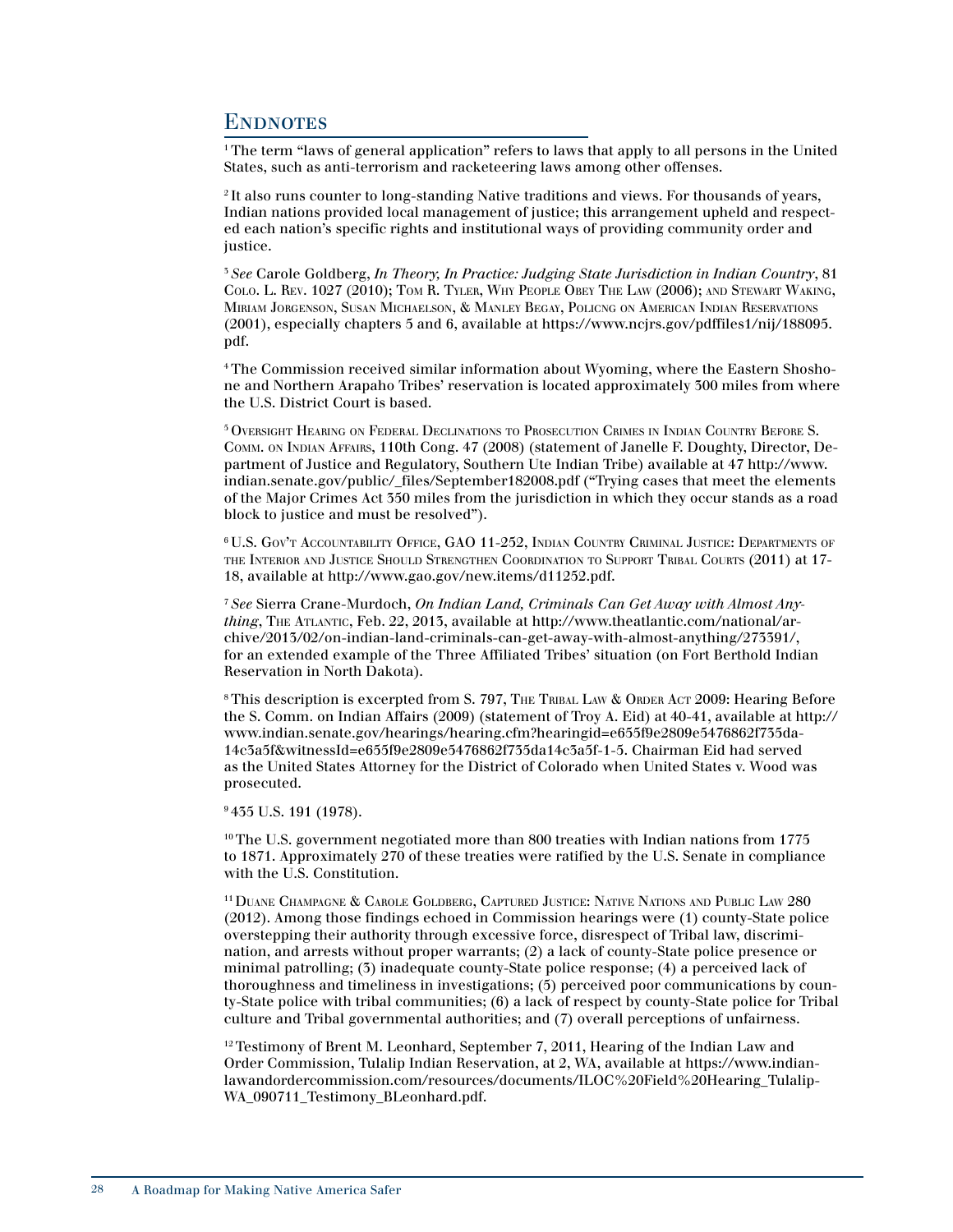<sup>15</sup> Oregon Senate Bill 412-C (2011), amending Or. Rev. Stat. § 133.005, et. seq.

<sup>14</sup>Doughty testimony, supra footnote 54 at 48 (detailing how the Southern Ute Indian Tribe and the U.S. Attorney's Office for the District of Colorado created an on-site SLEC training program, approved by the BIA's Indian Police Academy, that trained Tribal officers to make Federal arrests). Conducted in 2007-08, this pilot program trained Southern Ute law enforcement officers to act as Federal agents in investigating crimes committed on the Southern Ute Indian Reservation. The pilot program training sessions were held in the Tribe's headquarters in Ignacio, Colorado, and taught by prosecutors from the U.S. Attorney's Office in Denver. In her testimony, Doughty, then the Tribe's chief law enforcement officer, describes how just months after the initial SLEC trainings were completed, Southern Ute Tribal criminal investigator Chris Naranjo used his SLEC card on May 24, 2008, to arrest a non-Indian who had serially abused his girlfriend, a Southern Ute Tribal member. Naranjo responded to a suspected domestic violence assault and was able to effectuate a Federal arrest, which the U.S. Attorney's Office was then able to prosecute. The defendant was later convicted in U.S. District Court in Denver and imprisoned.

15 Testimony of Edward Reina, Jr., Hearing of the Indian Law and Order Commission, Salt River Indian Reservation, AZ, January 13, 2012, at 2, available at https://www.indianlawan[dordercommission.com/resources/documents/ILOCFH\\_PhxAZ\\_Testimony\\_EReina.pdf](https://www.indianlawandordercommission.com/resources/documents/ILOCFH_PhxAZ_Testimony_EReina.pdf)

<sup>16</sup> The INDIAN CIVIL RIGHTS ACT AT FORTY (Kristen A. Carpenter, Matthew L.M. Fletcher & Angela R. Riley, eds., 2012). See especially the chapter by Mark Rosen.

 $1725$  U.S.C. § 1302(a)(6).

<sup>18</sup>See *Gideon v. Wainwright*, 372 U.S. 335 (1963).

19 Following the decisions in *Argersinger v. Hamlin*, 407 U.S. 25 (1972), *Scott v. Illinois*, 440 U.S. 367 (1979), and *Alabama v. Shelton*, 535 US 654 (2002), the right to be provided counsel is guaranteed to indigent defendants charged with misdemeanors in cases where imprisonment is a possibility.

<sup>20</sup> Quoted in Sarah Cline, Sovereignty under Arrest: Public Law 280 and Its Discontents, ( (May, 20, 2013) (unpublished master's thesis, Oregon State University) at 54, available at http://ir.library.oregonstate.edu/xmlui/handle/1957/39175.

 $2118$  U.S.C. § 113(3)

 $22$  Most Alaska Native villages and towns may not currently meet the definition of Indian country, but ultimately suffer from similar problems and should be afforded similar opportunities.

<sup>25</sup> 18 U.S.C § 1151.

<sup>24</sup> To respect Tribal self-governance, the enabling legislation creating this new court could clarify that Federal jurisdiction shall not extend to matters relating to Tribal elections, membership enrollment, and other matters internal to Tribal self-governance. Determinations of what constitutes an "internal matter" of a Tribe can be accomplished through in-camera (confidential with the court) proceedings that protect the integrity of Tribal customs and tradition.

 $25$ As a practical matter, this means that the President nominates the judges, the Senate confirms them, and they serve for life. Nominations would be made in consultation with Tribes and each panel would consist of at least three judges. Ideally this new Federal circuit court should be located somewhere within Indian country itself.

 $26$  It might also be reasonably expected that in making nominations to the U.S. Court of Indian Appeals, Presidents should take into consideration expertise in Indian law and legal practice. In nominating such candidates, and in the U.S. Senate's confirmation proceedings, it seems likely that many applicants will be Native American or Alaska Natives. This would be a welcome development in a Federal court system that, since its inception in the Judiciary Act of 1789 (1 Stat 73), has been virtually devoid of any Native American or Alaska Native judges. This, too, creates institutional integrity issues that the new court would help address.